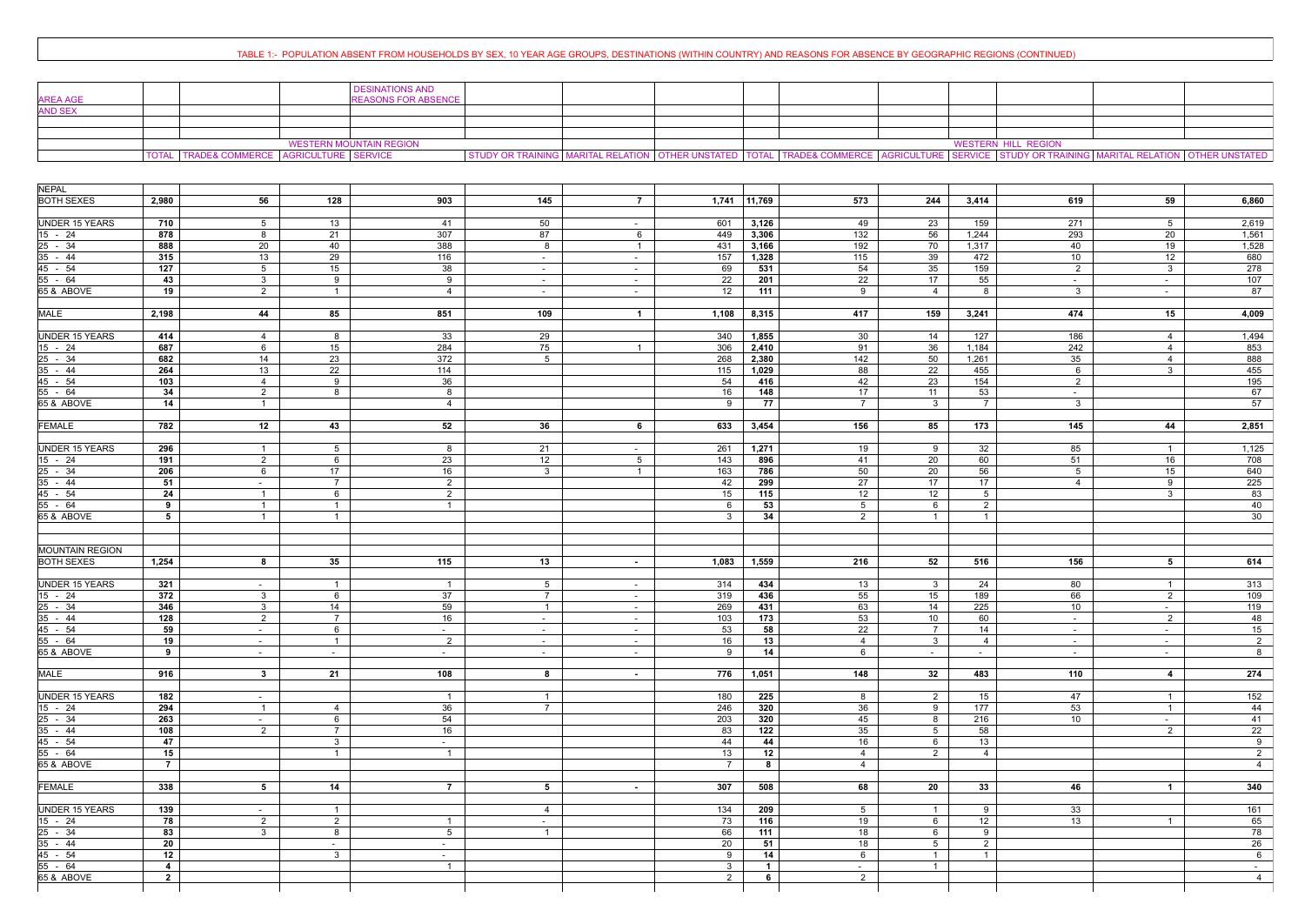| <b>EASTERN MTN. REG.</b>                                                                                |                           |                  |                              |                                  |                  |                  |                  |                                  |                                   |                                    |                                  |                         |                  |                                           |
|---------------------------------------------------------------------------------------------------------|---------------------------|------------------|------------------------------|----------------------------------|------------------|------------------|------------------|----------------------------------|-----------------------------------|------------------------------------|----------------------------------|-------------------------|------------------|-------------------------------------------|
| <b>BOTH SEXES</b>                                                                                       | $\overline{7}$            | $\sim$           | $\overline{1}$               | $\overline{4}$                   | $\sim$           | $\sim$ 10 $\pm$  | $\overline{2}$   | 51                               | $\sim$                            | $\overline{2}$                     | 33                               | $\overline{4}$          | $\sim$           | 12                                        |
| <b>UNDER 15 YEARS</b>                                                                                   | $\sim 10$                 |                  |                              | $\sim$                           | $\sim$           | $\sim$           | $\sim$           | 6                                | $\sim$                            | $\sim$                             | 4                                | $\sim$                  | $\sim$           | $2^{\circ}$                               |
|                                                                                                         | $5^{\circ}$               | $\sim$<br>$\sim$ | $\sim$ $-$<br>$\overline{1}$ | $\mathbf{3}$                     | $\sim$           | $\sim$           | $\overline{1}$   | 28                               | $\sim$                            | $\overline{2}$                     | 17                               | $\overline{4}$          | $\sim$           | 5 <sup>5</sup>                            |
| $\frac{15 - 24}{25 - 34}$                                                                               | $\sim 10$                 | $\sim$           | $\sim$                       | $\sim$                           | $\sim$           | $\sim$ $-$       | $\sim$           | 12                               | $\sim$                            | $\sim$                             | 9                                | $\sim$                  | $\sim$           | 3 <sup>1</sup>                            |
| $35 - 44$                                                                                               | $\overline{2}$            | $\sim$           | $\sim$                       | $\overline{1}$                   | $\sim$           | $\sim$ $-$       | $\overline{1}$   | 5                                | $\sim$                            | $\sim$ $-$                         | $\mathbf{3}$                     | $\sim$                  | $\sim$           | $2^{\circ}$                               |
| 45 - 54                                                                                                 | $\sim$                    | $\sim$           | $\sim$                       | $\sim$                           | $\sim$           | $\sim$ $-$       | $\sim$ $-$       | $\sim$                           | $\sim$                            | $\sim$ $-$                         | $\sim$ $-$                       | $\sim$                  | $\sim$           | $\sim$ $-$                                |
| 55 - 64                                                                                                 | $\sim$                    | $\sim$           | $\sim$                       | $\sim$                           | $\sim$           | $\sim$ $-$       | $\sim$           | $\sim$                           | $\sim$ $-$                        | $\sim$                             | $\sim$                           | $\sim$                  | $\sim$           | $\sim$                                    |
| 65 & ABOVE                                                                                              | $\sim$                    | $\sim$           | $\sim$                       | $\sim$ $-$                       | $\sim$           | $\sim$           | $\sim$           | $\sim$                           | $\sim$                            | $\sim$ $-$                         | $\sim$                           | $\sim$                  | $\sim$           | $\sim$ $-$                                |
| <b>MALE</b>                                                                                             | $\overline{7}$            | $\sim$           | $\overline{1}$               | $\overline{4}$                   | $\sim$           | $\sim$           | $\overline{2}$   | 41                               | $\sim$                            | $\mathbf{1}$                       | 29                               | $\overline{4}$          | $\sim$           | $\overline{7}$                            |
|                                                                                                         |                           |                  |                              |                                  |                  |                  |                  |                                  |                                   |                                    |                                  |                         |                  |                                           |
| <b>UNDER 15 YEARS</b>                                                                                   | $\sim$ 10 $\pm$           |                  | $\sim$                       |                                  |                  |                  | $\sim$ $-$       | $\overline{2}$                   |                                   | $\sim$                             | $\overline{2}$                   |                         |                  |                                           |
| $\frac{15 - 24}{25 - 34}$<br>35 - 44                                                                    | 5 <sup>5</sup>            |                  | $\overline{1}$               | $\mathbf{3}$                     |                  |                  | $\overline{1}$   | 24                               |                                   | $\overline{1}$                     | 16                               | 4                       |                  | 3 <sup>3</sup>                            |
|                                                                                                         | $\sim$                    |                  |                              | $\sim$                           |                  |                  | $\sim$           | 10                               |                                   |                                    | 8                                |                         |                  | $\overline{2}$                            |
|                                                                                                         | $\overline{2}$<br>$\sim$  |                  |                              | $\overline{1}$                   |                  |                  | $\overline{1}$   | 5                                |                                   |                                    | $\mathbf{3}$                     |                         |                  | $\overline{2}$                            |
| $\frac{45 - 54}{55 - 64}$                                                                               | $\sim$                    |                  |                              |                                  |                  |                  |                  | $\sim$<br>$\sim$                 |                                   |                                    |                                  |                         |                  |                                           |
| 65 & ABOVE                                                                                              | $\sim$                    |                  |                              |                                  |                  |                  |                  | $\sim$                           |                                   |                                    |                                  |                         |                  |                                           |
|                                                                                                         |                           |                  |                              |                                  |                  |                  |                  |                                  |                                   |                                    |                                  |                         |                  |                                           |
| <b>FEMALE</b>                                                                                           | $\sim$ $-$                | $\sim$           | $\sim$                       | $\sim$                           | $\sim$ $-$       | $\sim$           | $\sim$ $-$       | 10                               | $\sim$                            | $\mathbf{1}$                       | 4                                | $\sim$                  | $\sim$           | 5 <sub>5</sub>                            |
|                                                                                                         |                           |                  |                              |                                  |                  |                  |                  |                                  |                                   |                                    |                                  |                         |                  |                                           |
| <b>UNDER 15 YEARS</b>                                                                                   | $\sim 10$<br>$\sim 10$    |                  |                              |                                  |                  |                  |                  | 4<br>$\overline{4}$              |                                   | $\sim$ 100 $\mu$<br>$\overline{1}$ | $\overline{2}$<br>$\overline{1}$ |                         |                  | 2<br>$\overline{2}$                       |
|                                                                                                         | $\sim$                    |                  |                              |                                  |                  |                  |                  | $\overline{2}$                   |                                   |                                    | $\overline{1}$                   |                         |                  | $\overline{1}$                            |
| $\frac{15 - 24}{25 - 34}$<br>35 - 44                                                                    | $\sim$                    |                  |                              |                                  |                  |                  |                  | $\sim$                           |                                   |                                    |                                  |                         |                  |                                           |
| 45 - 54                                                                                                 | $\sim$                    |                  |                              |                                  |                  |                  |                  | $\sim$                           |                                   |                                    |                                  |                         |                  |                                           |
| $55 - 64$                                                                                               | $\sim$                    |                  |                              |                                  |                  |                  |                  | $\sim$                           |                                   |                                    |                                  |                         |                  |                                           |
| 65 & ABOVE                                                                                              | $\sim$                    |                  |                              |                                  |                  |                  |                  | $\sim$                           |                                   |                                    |                                  |                         |                  |                                           |
|                                                                                                         |                           |                  |                              |                                  |                  |                  |                  |                                  |                                   |                                    |                                  |                         |                  |                                           |
| <b>CENTRAL MTN. REG.</b>                                                                                |                           |                  |                              |                                  |                  |                  |                  |                                  |                                   |                                    |                                  |                         |                  |                                           |
| <b>BOTH SEXES</b>                                                                                       | 13                        | $\sim$           | $\sim$                       | $\overline{7}$                   | $\sim$ $-$       | $\sim$           | 6                | 116                              | $3^{\circ}$                       | $\mathbf{1}$                       | 68                               | $\overline{2}$          | $\sim$           | 42                                        |
|                                                                                                         |                           |                  |                              |                                  |                  |                  |                  |                                  |                                   |                                    |                                  |                         |                  |                                           |
| <b>UNDER 15 YEARS</b>                                                                                   | $\overline{\mathbf{2}}$   | $\sim$           | $\sim$                       | $\sim$                           | $\sim$           | $\sim$ $-$       | $\overline{2}$   | 20                               | $\sim$ $-$                        | $\sim$ $-$                         | $\overline{1}$                   | $\sim$                  | $\sim$           | 19                                        |
|                                                                                                         | $\sim$                    | $\sim$           | $\sim$                       | $\sim$                           | $\sim$           | $\sim$ $-$       | $\sim$           | 44                               | $\overline{1}$                    | $\sim$                             | 31                               | $\overline{1}$          | $\sim$           | 11                                        |
| $\frac{15 - 24}{15 - 24}$ $\frac{25 - 34}{35 - 44}$ $\frac{45 - 54}{55 - 64}$ $\frac{55 - 64}{65 - 84}$ | 8<br>3 <sup>1</sup>       | $\sim$           | $\sim$ $-$                   | $\overline{4}$<br>3 <sup>3</sup> | $\sim$ $ \sim$   | $\sim$           | 4                | 36<br>10                         | $\overline{1}$                    | $\sim$ $-$                         | 26<br>9                          | $\overline{1}$          | $\sim$ $-$       | 8<br>$\overline{1}$                       |
|                                                                                                         | $\sim$ 10 $\pm$           | $\sim$<br>$\sim$ | $\sim$<br>$\sim$             | $\sim$                           | $\sim$<br>$\sim$ | $\sim$<br>$\sim$ | $\sim$<br>$\sim$ | 5                                | $\sim$<br>$\overline{1}$          | $\sim$ $-$<br>$\overline{1}$       | $\overline{1}$                   | $\sim$<br>$\sim$        | $\sim$<br>$\sim$ | $\overline{2}$                            |
|                                                                                                         | $\sim 10^{-1}$            | $\sim$           | $\sim$ $-$                   | $\sim$                           | $\sim$           | $\sim$ $-$       | $\sim$           | $\sim$                           | $\sim$                            | $\sim$ 100 $\mu$                   | $\sim$                           | $\sim$ $-$              | $\sim$           | $\sim$ 10 $\pm$                           |
|                                                                                                         | $\sim 100$                | $\sim$ $ \sim$   | $\sim$                       | $\sim$ $-$                       | $\sim$           | $\sim$ $ \sim$   | $\sim 100$       | 1                                | $\sim$ $ \sim$                    | $\sim$ 10 $\pm$                    | $\sim$ $-$                       | $\sim$                  | $\sim$ $ \sim$   | $\overline{1}$                            |
|                                                                                                         |                           |                  |                              |                                  |                  |                  |                  |                                  |                                   |                                    |                                  |                         |                  |                                           |
| <b>MALE</b>                                                                                             | $\overline{11}$           | $\sim$           | $\sim$ $-$                   | $\overline{7}$                   | $\sim$           | $\sim$           | $\overline{4}$   | 88                               | $3^{\circ}$                       | $\overline{1}$                     | 63                               | $\overline{\mathbf{2}}$ | $\sim$           | 19                                        |
| <b>UNDER 15 YEARS</b>                                                                                   | $\overline{2}$            |                  |                              |                                  |                  |                  | $\overline{2}$   | 11                               |                                   |                                    | $\overline{1}$                   |                         |                  | 10                                        |
|                                                                                                         | $\sim 100$                |                  |                              | $\sim$<br>$\sim$                 |                  |                  | $\sim$           | 32                               | $\sim$<br>$\overline{1}$          |                                    | 28                               | $\overline{1}$          |                  | $\overline{2}$                            |
|                                                                                                         | 6                         |                  |                              | $\overline{4}$                   |                  |                  | $\overline{2}$   | 31                               | $\overline{1}$                    |                                    | 24                               | $\overline{1}$          |                  | 5 <sub>1</sub>                            |
| $\frac{15 - 24}{25 - 34}$<br>$\frac{35 - 44}{45 - 54}$<br>$\frac{45 - 54}{55 - 64}$                     | 3 <sup>1</sup>            |                  |                              | 3 <sup>3</sup>                   |                  |                  |                  | 9                                | $\sim$                            |                                    | 9                                |                         |                  | $\sim$ $-$                                |
|                                                                                                         | $\sim$ $-$                |                  |                              |                                  |                  |                  |                  | $\overline{4}$                   | $\overline{1}$                    | $\overline{1}$                     | $\overline{1}$                   |                         |                  | $\overline{1}$                            |
|                                                                                                         | $\sim$ $-$                |                  |                              |                                  |                  |                  |                  | $\sim$ $-$                       |                                   |                                    |                                  |                         |                  | $\sim$ 10 $\pm$                           |
| 65 & ABOVE                                                                                              | $\sim$ $-$                |                  |                              |                                  |                  |                  |                  | $\overline{1}$                   |                                   |                                    |                                  |                         |                  | $\overline{1}$                            |
| <b>FEMALE</b>                                                                                           | $\overline{2}$            | $\sim$           | $\sim$                       | $\sim$                           | $\sim$           | $\sim$           | $\overline{2}$   | 28                               | $\sim$                            | $\sim 100$                         | $5^{\circ}$                      | $\sim$                  | $\sim$           | 23                                        |
|                                                                                                         |                           |                  |                              |                                  |                  |                  |                  |                                  |                                   |                                    |                                  |                         |                  |                                           |
| <b>UNDER 15 YEARS</b>                                                                                   | $\sim 10^{-11}$           |                  |                              |                                  |                  |                  | $\sim$           | 9                                |                                   |                                    | $\sim$                           |                         |                  | 9                                         |
| $\frac{15 - 24}{25 - 34}$<br>$\frac{25 - 34}{45 - 54}$<br>$\frac{45 - 54}{55 - 64}$                     | $\sim 100$                |                  |                              |                                  |                  |                  | $\sim$           | 12                               |                                   |                                    | $\mathbf{3}$                     |                         |                  | $\overline{9}$                            |
|                                                                                                         | $\overline{\mathbf{2}}$   |                  |                              |                                  |                  |                  | $\overline{2}$   | $5^{\circ}$                      |                                   |                                    | 2                                |                         |                  | $\overline{\mathbf{3}}$<br>$\overline{1}$ |
|                                                                                                         | $\sim$ 10 $\pm$<br>$\sim$ |                  |                              |                                  |                  |                  |                  | $\overline{1}$<br>$\overline{1}$ |                                   |                                    |                                  |                         |                  | $\overline{1}$                            |
|                                                                                                         | $\sim$ $-$                |                  |                              |                                  |                  |                  |                  | $\sim$ $-$                       |                                   |                                    |                                  |                         |                  |                                           |
| 65 & ABOVE                                                                                              | $\sim 10$                 |                  |                              |                                  |                  |                  |                  | $\sim$ $-$                       |                                   |                                    |                                  |                         |                  |                                           |
|                                                                                                         |                           |                  |                              |                                  |                  |                  |                  |                                  |                                   |                                    |                                  |                         |                  |                                           |
|                                                                                                         |                           |                  |                              |                                  |                  |                  |                  |                                  |                                   |                                    |                                  |                         |                  |                                           |
| <b>WESTERN MTN. REG.</b>                                                                                |                           |                  |                              |                                  |                  |                  |                  |                                  |                                   |                                    |                                  |                         |                  |                                           |
| <b>BOTH SEXES</b>                                                                                       | 1,230                     | 8                | 33                           | $\frac{104}{ }$                  | 12               | $\sim$           | 1,073            | 1,356                            | 213                               | 49                                 | 393                              | 149                     | $\overline{4}$   | 548                                       |
| <b>UNDER 15 YEARS</b>                                                                                   | 319                       | $\sim$           | $\overline{1}$               | $\overline{1}$                   | $5\overline{)}$  | $\sim$ 10 $\pm$  | 312              | 403                              | 13                                | 3 <sup>1</sup>                     | 18                               | 80                      | $\sim$           | 289                                       |
|                                                                                                         | 364                       | $\mathbf{3}$     | $\overline{4}$               | 34                               | 6                | $\sim$ $-$       | 317              | 351                              | 54                                | 13                                 | 133                              | 60                      | $\overline{2}$   | 89                                        |
| $\frac{15 - 24}{25 - 34}$<br>$\frac{35 - 44}{55 - 54}$                                                  | 338                       | $\mathbf{3}$     | 14                           | 55                               | $\overline{1}$   | $\sim$ 100 $\mu$ | 265              | 371                              | 62                                | 14                                 | 182                              | 9                       | $\sim$           | 104                                       |
|                                                                                                         | $\overline{123}$          | $\overline{2}$   | $\overline{7}$               | 12                               | $\sim$           | $\sim$ $-$       | 102              | 152                              | 53                                | 10                                 | 43                               | $\sim$                  | $\overline{2}$   | 44                                        |
|                                                                                                         | 58                        | $\sim$           | 6                            | $\sim$                           | $\sim$           | $\sim$ $-$       | 52               | 53                               | 21                                | 6                                  | 13                               | $\sim$                  | $\sim$           | 13                                        |
|                                                                                                         | 19<br>9                   | $\sim$           | $\overline{1}$<br>$\sim$     | $\overline{2}$<br>$\sim$ $-$     | $\sim$<br>$\sim$ | $\sim$ $-$       | 16<br>9          | 13<br>13                         | $\overline{4}$<br>$6\overline{6}$ | 3 <sup>3</sup><br>$\sim$ $-$       | $\overline{4}$                   | $\sim$                  | $\sim$           | $\overline{2}$<br>$\overline{7}$          |
| 65 & ABOVE                                                                                              |                           | $\sim$           |                              |                                  |                  | $\sim$           |                  |                                  |                                   |                                    | $\sim$                           | $\sim$                  | $\sim$           |                                           |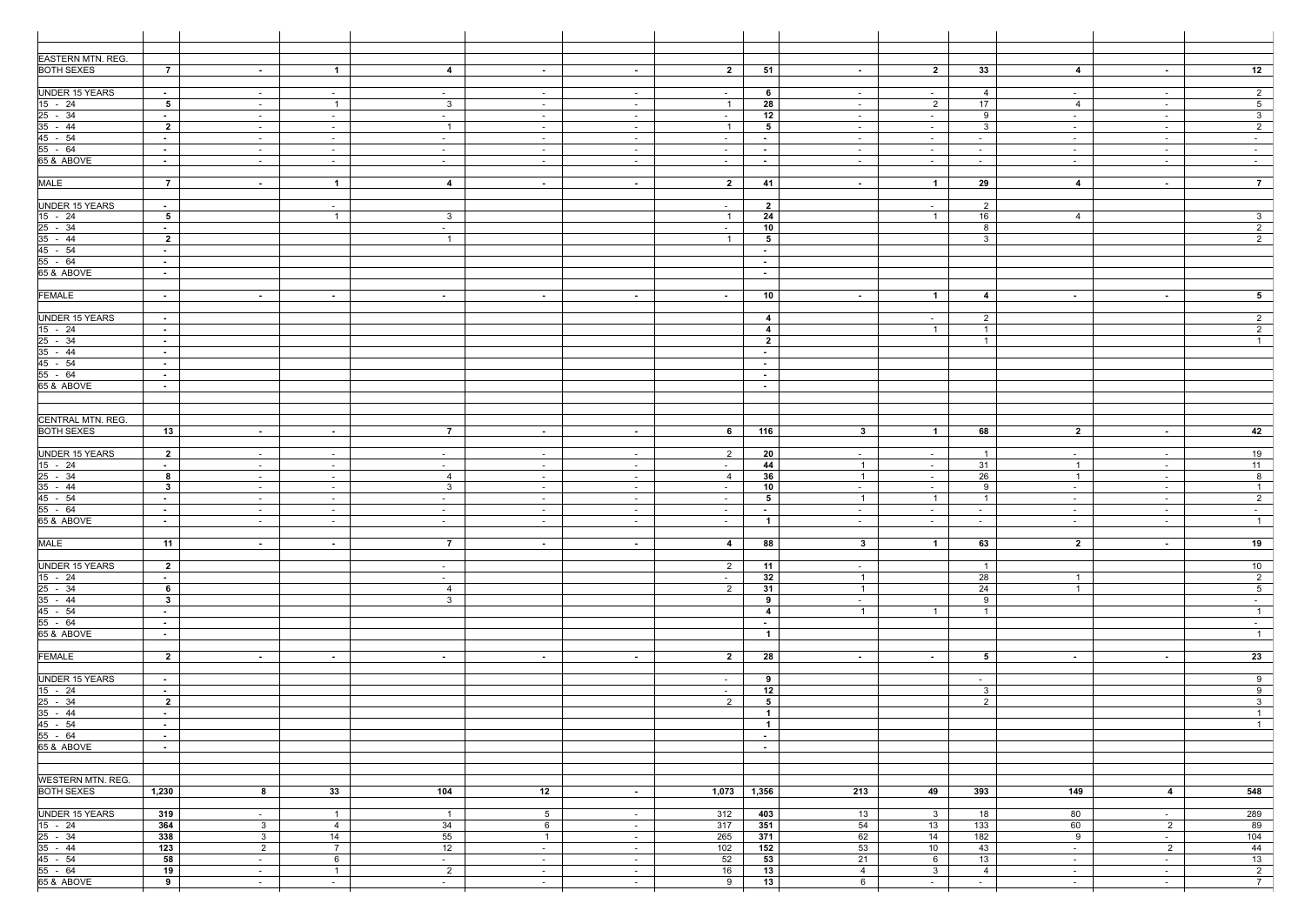| <b>MALE</b>                                                                                                                       | 896                          | $\mathbf{3}$   | 20                       | 97              | $\overline{7}$ | $\sim$           | 769                      | 892                      | 145              | 30 <sub>o</sub> | 369             | 103             | $3^{\circ}$             | 242                          |
|-----------------------------------------------------------------------------------------------------------------------------------|------------------------------|----------------|--------------------------|-----------------|----------------|------------------|--------------------------|--------------------------|------------------|-----------------|-----------------|-----------------|-------------------------|------------------------------|
|                                                                                                                                   |                              |                |                          |                 |                |                  |                          |                          |                  |                 |                 |                 |                         |                              |
| <b>UNDER 15 YEARS</b>                                                                                                             | 180                          | $\sim$         | $\sim$                   | $\overline{1}$  | $\overline{1}$ |                  | 178                      | 208                      | 8                | $\overline{2}$  | 11              | 47              |                         | 140                          |
|                                                                                                                                   | 288                          | $\overline{1}$ | $\mathbf{3}$             | 33              | 6              |                  | 245                      | 253                      | 35               | 8               | 125             | 47              | $\overline{1}$          | 37                           |
|                                                                                                                                   | 257                          | $\sim$         | 6                        | 50              |                |                  | 201                      | 269                      | 44               | 8               | 176             | 9               | $\sim$                  | 32                           |
| $\frac{15 - 24}{25 - 34}$<br>35 - 44                                                                                              | 103                          | $\overline{2}$ | $\overline{7}$           | 12              |                |                  | 82                       | 103                      | 35               | 5 <sup>5</sup>  | 41              |                 | $\overline{2}$          | 20                           |
| $45 - 54$                                                                                                                         | 46                           |                | $\mathbf{3}$             | $\sim$          |                |                  | 43                       | 40                       | 15               | 5 <sup>5</sup>  | 12              |                 |                         | 8                            |
| $55 - 64$                                                                                                                         | 15                           |                | $\mathbf{1}$             | $\overline{1}$  |                |                  | 13                       | 12                       | $\overline{4}$   | $\overline{2}$  | $\overline{4}$  |                 |                         | $\overline{2}$               |
| 65 & ABOVE                                                                                                                        | $\overline{7}$               |                |                          |                 |                |                  | $\overline{7}$           | $\overline{7}$           | $\overline{4}$   |                 |                 |                 |                         | $\overline{\mathbf{3}}$      |
|                                                                                                                                   |                              |                |                          |                 |                |                  |                          |                          |                  |                 |                 |                 |                         |                              |
| <b>FEMALE</b>                                                                                                                     | 334                          | 5 <sup>5</sup> | 13                       | $\overline{7}$  | 5 <sup>5</sup> | $\sim$ 10 $\pm$  | 304                      | 464                      | 68               | 19              | 24              | 46              | $\overline{1}$          | 306                          |
|                                                                                                                                   |                              |                |                          |                 |                |                  |                          |                          |                  |                 |                 |                 |                         |                              |
| <b>UNDER 15 YEARS</b>                                                                                                             | 139                          | $\sim$         | $\overline{1}$           |                 | $\overline{4}$ |                  | 134                      | 195                      | 5 <sup>5</sup>   | $\overline{1}$  | $\overline{7}$  | 33              |                         | 149                          |
| $\frac{15 - 24}{25 - 34}$<br>$\frac{35 - 44}{45 - 54}$                                                                            | 76                           | $\overline{2}$ | $\overline{1}$           | $\overline{1}$  | $\sim$         |                  | 72                       | 98                       | 19               | 5 <sup>5</sup>  | 8               | 13              | $\overline{1}$          | 52                           |
|                                                                                                                                   | 81                           | 3 <sup>1</sup> | 8                        | $5\overline{)}$ | $\overline{1}$ |                  | 64                       | 102                      | 18               | 6               | 6               |                 |                         | 72                           |
|                                                                                                                                   | $20\,$                       |                | $\sim$                   | $\sim$          |                |                  | 20                       | 49                       | $\overline{18}$  | 5 <sup>5</sup>  | $\overline{2}$  |                 |                         | 24                           |
|                                                                                                                                   | 12                           |                | $\mathbf{3}$             | $\sim$          |                |                  | 9                        | 13                       | 6                | $\overline{1}$  | $\overline{1}$  |                 |                         | 5 <sub>5</sub>               |
| 55 - 64                                                                                                                           | $\overline{4}$               |                |                          | $\overline{1}$  |                |                  | $3^{\circ}$              | $\overline{1}$           | $\sim$           | $\overline{1}$  |                 |                 |                         | $\sim$                       |
| 65 & ABOVE                                                                                                                        | $\overline{2}$               |                |                          |                 |                |                  | $\overline{2}$           | 6                        | $\overline{2}$   |                 |                 |                 |                         | $\overline{4}$               |
|                                                                                                                                   |                              |                |                          |                 |                |                  |                          |                          |                  |                 |                 |                 |                         |                              |
|                                                                                                                                   |                              |                |                          |                 |                |                  |                          |                          |                  |                 |                 |                 |                         |                              |
| MID WEST. MTN. REG.                                                                                                               |                              |                |                          |                 |                |                  |                          |                          |                  |                 |                 |                 |                         |                              |
| <b>BOTH SEXES</b>                                                                                                                 | $3^{\circ}$                  | $\sim$         | $\overline{1}$           | $\sim$ $-$      | $\sim$         | $\sim$           | $\overline{2}$           | 11                       | $\sim$           | $\sim$ $-$      | 5               | $\overline{1}$  | $\blacksquare$          | $\overline{4}$               |
|                                                                                                                                   |                              |                |                          |                 |                |                  |                          |                          |                  |                 |                 |                 |                         |                              |
| <b>UNDER 15 YEARS</b>                                                                                                             | $\sim$ 10 $\pm$              | $\sim$         | $\sim$                   | $\sim$          | $\sim$         | $\sim$           | $\sim$                   | $\overline{\mathbf{2}}$  | $\sim$           | $\sim$ $-$      | $\sim$          | $\sim$          | $\overline{1}$          | $\overline{1}$               |
| $15 - 24$                                                                                                                         | $\overline{2}$               | $\sim$         | $\overline{1}$           | $\sim$          | $\sim$ $-$     | $\sim$ $-$       | $\overline{1}$           | $\overline{\mathbf{3}}$  | $\sim$ $-$       | $\sim$          | $\overline{1}$  | $\overline{1}$  | $\sim$                  | $\overline{1}$               |
| $25 - 34$                                                                                                                         | $\sim$                       | $\sim$         | $\sim$                   | $\sim$          | $\sim$         | $\sim$ $-$       | $\sim$                   | 5                        | $\sim$           | $\sim$ $-$      | $\mathbf{3}$    | $\sim$          | $\sim$                  | $2^{\circ}$                  |
| $35 - 44$                                                                                                                         | $\sim$ $-$                   | $\sim$         | $\sim$                   | $\sim$          | $\sim$         | $\sim$           | $\sim$                   | $\overline{1}$           | $\sim$           | $\sim$ $-$      | $\overline{1}$  | $\sim$          | $\sim$                  | $\sim$ 100 $\mu$             |
| $\frac{45 - 54}{55 - 64}$                                                                                                         | $\overline{1}$               | $\sim$         | $\sim$ $-$               | $\sim$          | $\sim$         | $\sim$ $-$       | $\overline{1}$           | $\sim$                   | $\sim$           | $\sim$ $-$      | $\sim$          | $\sim$          | $\sim$                  | $\sim$ $-$                   |
|                                                                                                                                   | $\sim$                       | $\sim$         | $\sim$                   | $\sim$          | $\sim$         | $\sim$ $-$       | $\sim$                   | $\sim$                   | $\sim$           | $\sim$          | $\sim$          | $\sim$          | $\sim$                  | $\sim$ $-$                   |
| 65 & ABOVE                                                                                                                        | $\sim$ $-$                   | $\sim$         | $\sim$ $ \sim$           | $\sim$          | $\sim$         | $\sim$ $-$       | $\sim$                   | <b>Contract</b>          | $\sim$           | $\sim$ $-$      | $\sim$          | $\sim$          | $\sim$                  | $\sim$ 100 $\mu$             |
|                                                                                                                                   |                              |                |                          |                 |                |                  |                          |                          |                  |                 |                 |                 |                         |                              |
| <b>MALE</b>                                                                                                                       | $\overline{1}$               | $\sim$         | $\sim$                   | $\sim$          | $\sim$ $-$     | $\sim$           | $\overline{1}$           | 9                        | $\sim$           | $\sim 10$       | 5               | $\overline{1}$  | $\overline{\mathbf{1}}$ | $\overline{\mathbf{2}}$      |
|                                                                                                                                   |                              |                |                          |                 |                |                  |                          |                          |                  |                 |                 |                 |                         |                              |
| <b>UNDER 15 YEARS</b>                                                                                                             | $\sim$ $-$                   |                |                          |                 |                |                  | $\sim$                   | $\overline{2}$           |                  |                 | $\sim$          |                 | $\overline{1}$          | $\overline{1}$               |
|                                                                                                                                   | $\sim$ $-$                   |                |                          |                 |                |                  | $\sim$                   | $\overline{2}$           |                  |                 | $\overline{1}$  | $\overline{1}$  |                         | $\sim 10^{-11}$              |
|                                                                                                                                   | $\sim$                       |                |                          |                 |                |                  | $\sim$                   | $\overline{4}$           |                  |                 | $\mathbf{3}$    |                 |                         | $\overline{1}$               |
|                                                                                                                                   | $\sim$ $-$                   |                |                          |                 |                |                  | $\sim$ $-$               | $\blacksquare$           |                  |                 | $\overline{1}$  |                 |                         |                              |
| $\frac{15 - 24}{25 - 34}$<br>$\frac{35 - 44}{45 - 54}$<br>$\frac{45 - 54}{55 - 64}$                                               | $\overline{1}$               |                |                          |                 |                |                  | $\overline{1}$           | $\sim$                   |                  |                 |                 |                 |                         |                              |
| 65 & ABOVE                                                                                                                        | $\sim$ $-$                   |                |                          |                 |                |                  |                          | $\sim$                   |                  |                 |                 |                 |                         |                              |
|                                                                                                                                   | $\sim$ $-$                   |                |                          |                 |                |                  |                          | $\sim$                   |                  |                 |                 |                 |                         |                              |
| <b>FEMALE</b>                                                                                                                     | $\overline{2}$               |                |                          |                 |                |                  |                          |                          |                  |                 |                 |                 |                         |                              |
|                                                                                                                                   |                              | $\sim$ $ \sim$ | $\mathbf{1}$             | $\sim 100$      | $\sim$ $-$     | $\sim$ 10 $\pm$  | $\overline{1}$           | $\overline{\mathbf{2}}$  | $\sim$ 100 $\mu$ | <b>Contract</b> | $\sim$ $-$      | <b>Contract</b> | $\sim 100$              | $\mathbf{z}$                 |
| <b>UNDER 15 YEARS</b>                                                                                                             |                              |                |                          |                 |                |                  |                          |                          |                  |                 |                 |                 |                         |                              |
|                                                                                                                                   | $\sim$ $-$<br>$\overline{2}$ |                | $\sim$<br>$\overline{1}$ |                 |                |                  | $\sim$<br>$\overline{1}$ | $\sim$<br>$\overline{1}$ |                  |                 |                 |                 |                         | $\sim$ $-$<br>$\overline{1}$ |
|                                                                                                                                   |                              |                |                          |                 |                |                  |                          | $\overline{1}$           |                  |                 |                 |                 |                         | $\overline{1}$               |
|                                                                                                                                   | $\sim$<br>$\sim$             |                |                          |                 |                |                  |                          | $\sim$                   |                  |                 |                 |                 |                         |                              |
|                                                                                                                                   | $\sim$ $-$                   |                |                          |                 |                |                  |                          | $\sim$                   |                  |                 |                 |                 |                         |                              |
| $\frac{15 - 24}{15 - 24}$ $\frac{25 - 34}{35 - 44}$ $\frac{45 - 54}{55 - 64}$ $\frac{55 - 64}{65 - 84}$ $\frac{55 - 64}{65 - 84}$ | $\sim$ $-$                   |                |                          |                 |                |                  |                          | $\sim$                   |                  |                 |                 |                 |                         |                              |
|                                                                                                                                   | $\sim$                       |                |                          |                 |                |                  |                          | $\sim$                   |                  |                 |                 |                 |                         |                              |
|                                                                                                                                   |                              |                |                          |                 |                |                  |                          |                          |                  |                 |                 |                 |                         |                              |
|                                                                                                                                   |                              |                |                          |                 |                |                  |                          |                          |                  |                 |                 |                 |                         |                              |
| FAR WEST. MTN. REG.                                                                                                               |                              |                |                          |                 |                |                  |                          |                          |                  |                 |                 |                 |                         |                              |
| <b>BOTH SEXES</b>                                                                                                                 | $\overline{1}$               | $\sim$         | $\sim$                   | $\sim$          | $\overline{1}$ | $\sim$ $-$       | $\sim$ $-$               | 25                       | $\sim$           | $\sim 10$       | 17              | $\sim$          | $\sim$ $-$              | 8 <sub>1</sub>               |
|                                                                                                                                   |                              |                |                          |                 |                |                  |                          |                          |                  |                 |                 |                 |                         |                              |
| <b>UNDER 15 YEARS</b>                                                                                                             | $\sim$ $-$                   | $\sim$ $-$     | $\sim$                   | $\sim$          | $\sim$ $-$     | $\sim$ $-$       | $\sim$                   | $\mathbf{3}$             | $\sim$           | $\sim$          | $\overline{1}$  | $\sim$          | $\sim$                  | $\overline{2}$               |
| $15 - 24$                                                                                                                         | $\overline{1}$               | $\sim$         | $\sim$                   | $\sim$          | $\overline{1}$ | $\sim$ $-$       | $\sim$                   | 10                       | $\sim$           | $\sim$          | $\overline{7}$  | $\sim$          | $\sim$                  | $\overline{3}$               |
|                                                                                                                                   | $\sim$ $-$                   | $\sim$         | $\sim$ $-$               | $\sim$          | $\sim$ $ \sim$ | $\sim$ $-$       | $\sim$ $-$               | $\overline{7}$           | $\sim$ $ \sim$   | $\sim$          | $5\overline{)}$ | $\sim$ $-$      | $\sim$ $-$              | $\overline{2}$               |
|                                                                                                                                   | $\sim$                       | $\sim$         | $\sim$                   | $\sim$          | $\sim$         | $\sim$           | $\sim$                   | $5^{\circ}$              | $\sim$           | $\sim$ $-$      | $\overline{4}$  | $\sim$          | $\sim$                  | $\overline{1}$               |
| $\frac{18}{25 - 34}$<br>$\frac{35 - 44}{45 - 54}$<br>$\frac{45 - 54}{55 - 64}$                                                    | $\sim$                       | $\sim$         | $\sim$                   | $\sim$          | $\sim$         | $\sim$ $-$       | $\sim$                   | $\sim$ 10 $\pm$          | $\sim$           | $\sim$          | $\sim$          | $\sim$          | $\sim$                  | $\sim$ $-$                   |
|                                                                                                                                   | $\sim$ $-$                   | $\sim$ $-$     | $\sim$                   | $\sim$          | $\sim$         | $\sim$ 10 $\pm$  | $\sim$                   | $\sim$                   | $\sim$           | $\sim$ $-$      | $\sim$ $-$      | $\sim$          | $\sim$                  | $\sim 100$                   |
| 65 & ABOVE                                                                                                                        | $\sim$ $-$                   | $\sim$         | $\sim$                   | $\sim$          | $\sim$         | $\sim$ 100 $\mu$ | $\sim$                   | $\sim$ 10 $\pm$          | $\sim$ $-$       | $\sim$ $-$      | $\sim$ $-$      | $\sim$ $-$      | $\sim$ $-$              | $\sim$ $-$                   |
|                                                                                                                                   |                              |                |                          |                 |                |                  |                          |                          |                  |                 |                 |                 |                         |                              |
| <b>MALE</b>                                                                                                                       | $\overline{1}$               | $\sim$         | $\sim$                   | $\sim$ $-$      | $\overline{1}$ | $\sim$           | $\sim$ $ \sim$           | 21                       | $\sim$           | $\sim$ $-$      | 17              | $\sim$          | $\sim$                  | $\overline{\phantom{a}}$     |
|                                                                                                                                   |                              |                |                          |                 |                |                  |                          |                          |                  |                 |                 |                 |                         |                              |
| <b>UNDER 15 YEARS</b>                                                                                                             | $\sim$                       |                |                          |                 | $\sim$         |                  |                          | $\overline{2}$           |                  |                 | $\overline{1}$  |                 |                         | $\overline{1}$               |
|                                                                                                                                   | $\overline{1}$               |                |                          |                 | $\overline{1}$ |                  |                          | 9                        |                  |                 | $\overline{7}$  |                 |                         | $\overline{2}$               |
|                                                                                                                                   | $\sim$ $-$                   |                |                          |                 |                |                  |                          | 6                        |                  |                 | $5\overline{)}$ |                 |                         | $\overline{1}$               |
|                                                                                                                                   | $\sim$ $-$                   |                |                          |                 |                |                  |                          | $\overline{4}$           |                  |                 | $\overline{4}$  |                 |                         |                              |
| $\frac{15 - 24}{25 - 34}$<br>$\frac{35 - 44}{55 - 54}$                                                                            | $\sim$ $-$                   |                |                          |                 |                |                  |                          | $\sim$                   |                  |                 |                 |                 |                         |                              |
|                                                                                                                                   | $\sim$                       |                |                          |                 |                |                  |                          | $\sim$                   |                  |                 |                 |                 |                         |                              |
| 65 & ABOVE                                                                                                                        | $\sim$ $-$                   |                |                          |                 |                |                  |                          | $\sim$                   |                  |                 |                 |                 |                         |                              |
|                                                                                                                                   |                              |                |                          |                 |                |                  |                          |                          |                  |                 |                 |                 |                         |                              |
| <b>FEMALE</b>                                                                                                                     | $\sim$                       | $\sim$         | $\sim$                   | $\sim$          | $\sim$         | $\sim$           | $\sim$                   | $\overline{4}$           | $\sim$           | <b>Contract</b> | $\sim$ $-$      | $\sim$          | $\sim$                  | $\overline{4}$               |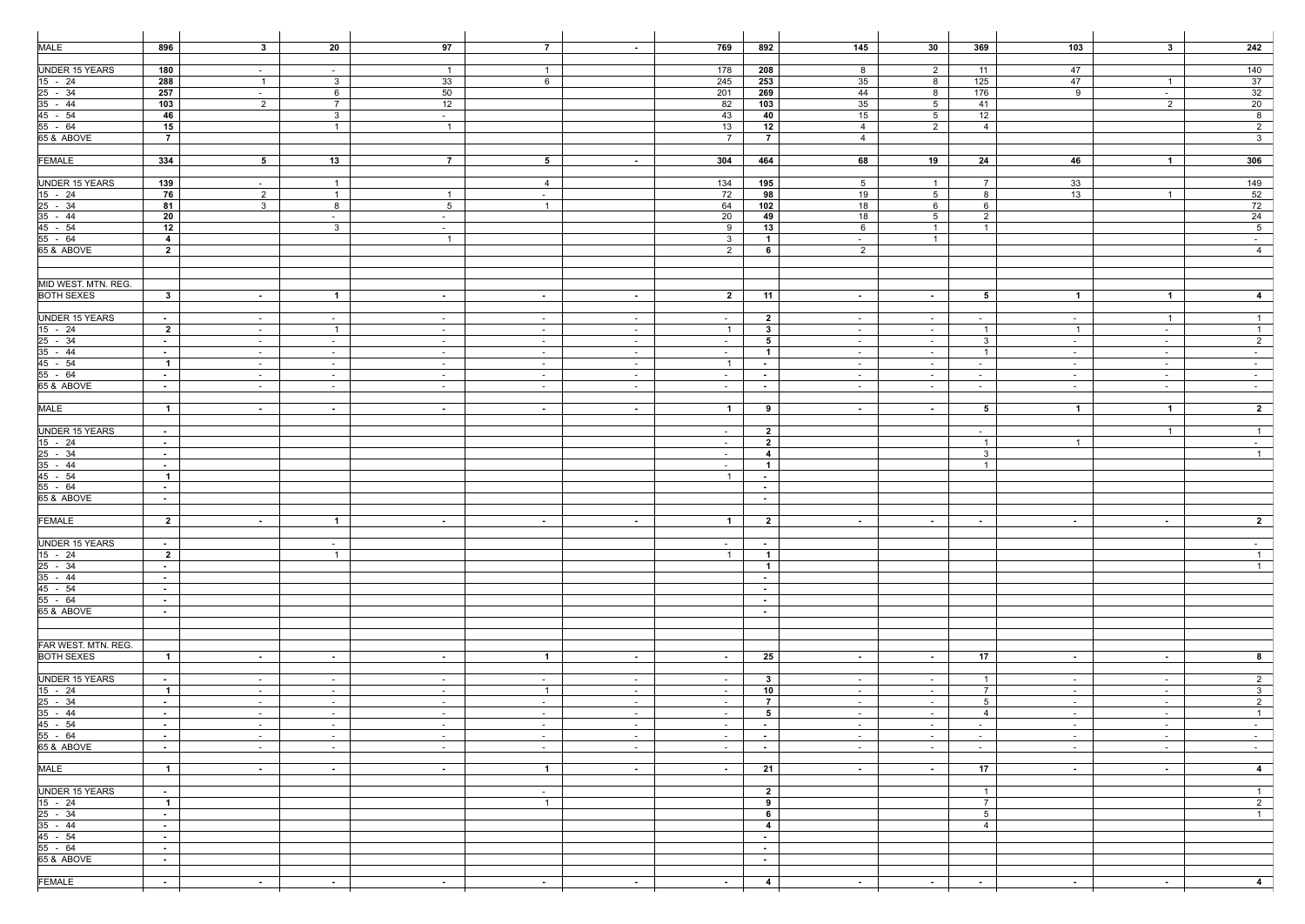| UNDER 15 YEARS                                | $\sim$          |                   |                 |                     |                |                 |                | $\overline{1}$  |                   |                      |                 |                 |                | $\overline{1}$  |
|-----------------------------------------------|-----------------|-------------------|-----------------|---------------------|----------------|-----------------|----------------|-----------------|-------------------|----------------------|-----------------|-----------------|----------------|-----------------|
| $15 - 24$                                     | $\sim$          |                   |                 |                     |                |                 |                | $\overline{1}$  |                   |                      |                 |                 |                | $\overline{1}$  |
| 25 - 34                                       | $\sim$          |                   |                 |                     |                |                 |                | $\overline{1}$  |                   |                      |                 |                 |                | $\mathbf{1}$    |
| $35 - 44$                                     | $\sim$ $-$      |                   |                 |                     |                |                 |                | $\overline{1}$  |                   |                      |                 |                 |                | $\overline{1}$  |
| 45 - 54                                       | $\sim$          |                   |                 |                     |                |                 |                | $\sim$          |                   |                      |                 |                 |                |                 |
| $55 - 64$<br>65 & ABOVE                       | $\sim$ $-$      |                   |                 |                     |                |                 |                | $\sim$ $-$      |                   |                      |                 |                 |                |                 |
|                                               | $\sim$          |                   |                 |                     |                |                 |                | $\sim$          |                   |                      |                 |                 |                |                 |
|                                               |                 |                   |                 |                     |                |                 |                |                 |                   |                      |                 |                 |                |                 |
| <b>HILL REGION</b>                            |                 |                   |                 |                     |                |                 |                |                 |                   |                      |                 |                 |                |                 |
| <b>BOTH SEXES</b>                             | 1,446           | 41                | 74              | 665                 | 106            | 6               | 554            | 9,228           | 329               | 131                  | 2,436           | 346             | 43             | 5,943           |
|                                               |                 |                   |                 |                     |                |                 |                |                 |                   |                      |                 |                 |                |                 |
| <b>UNDER 15 YEARS</b>                         | 334             | 5                 | 12              | -31                 | 38             | $\sim$          | 248            | 2,464           | 34                | 15                   | 108             | 140             | 3              | 2,164           |
| $15 - 24$                                     | 414             | $\overline{4}$    | 12              | 232                 | 62             | $5\overline{)}$ | 99             | 2,559           | 70                | 27                   | 890             | 171             | 16             | 1,385           |
| $25 - 34$                                     | 454             | 13                | 21              | 275                 | 6              | $\overline{1}$  | 138            | 2,440           | 120               | 37                   | 893             | 23              | 15             | 1,352           |
| $35 - 44$                                     | 157             | 9                 | 17              | 84                  | $\sim$         | $\sim$ $-$      | 47             | 1,072           | 55                | 18                   | 367             | 9               | 8              | 615             |
| 45 - 54                                       | 58              | $5\overline{)}$   | $7\overline{ }$ | 33                  | $\sim$         | $\sim$          | 13             | 433             | 29                | 21                   | 125             | $\overline{1}$  | $\overline{1}$ | 256             |
| $55 - 64$<br>65 & ABOVE                       | 20<br>9         | $\mathbf{3}$<br>2 | 5 <sup>5</sup>  | 6<br>$\overline{4}$ | $\sim$         | $\sim$          | -6<br>3        | 174<br>86       | 18<br>$3^{\circ}$ | 10<br>3 <sup>3</sup> | 47<br>6         | $\sim$<br>2     | $\sim$         | 99<br>72        |
|                                               |                 |                   | $\sim$ $-$      |                     | $\sim$         | $\sim$          |                |                 |                   |                      |                 |                 | $\sim$         |                 |
| MALE                                          | 1,073           | 34                | 54              | 629                 | 80             | $\overline{1}$  | 275            | 6,523           | 249               | 91                   | 2,330           | 272             | $\overline{7}$ | 3,574           |
|                                               |                 |                   |                 |                     |                |                 |                |                 |                   |                      |                 |                 |                |                 |
| <b>UNDER 15 YEARS</b>                         | 198             | $\overline{4}$    | 8               | 26                  | 23             |                 | 137            | 1,491           | 21                | 10                   | 95              | 104             | $\overline{2}$ | 1,259           |
| $15 - 24$                                     | 326             | $\overline{4}$    | 9               | 213                 | 53             | $\overline{1}$  | 46             | 1,847           | 51                | 20                   | 854             | 141             | $\overline{2}$ | 779             |
| $25 - 34$                                     | 344             | 10                | 14              | 266                 | 4              |                 | 50             | 1,820           | 90                | 29                   | 857             | 19              | $\overline{2}$ | 823             |
| $35 - 44$                                     | 133             | 9                 | 14              | 82                  |                |                 | 28             | 842             | 48                | 10                   | 353             | $5\overline{)}$ | $\overline{1}$ | 425             |
| 45 - 54                                       | 50              | $\overline{4}$    | 5 <sup>5</sup>  | 32                  |                |                 | 9              | 338             | 23                | 14                   | 121             | $\overline{1}$  |                | 179             |
| 55 - 64                                       | 15              | 2                 | $\overline{4}$  | 6                   |                |                 | 3              | 125             | 13                | 6                    | 45              | $\sim$ $-$      |                | 61              |
| 65 & ABOVE                                    | $\overline{7}$  | $\overline{1}$    |                 | $\overline{4}$      |                |                 | 2              | 60              | 3 <sup>3</sup>    | $\overline{2}$       | $5\overline{)}$ | $\overline{2}$  |                | 48              |
| <b>FEMALE</b>                                 | 373             | $\overline{7}$    | 20              | 36                  | 26             | $5\overline{)}$ | 279            | 2,705           | 80                | 40                   | 106             | 74              | 36             | 2,369           |
|                                               |                 |                   |                 |                     |                |                 |                |                 |                   |                      |                 |                 |                |                 |
| UNDER 15 YEARS                                | 136             | $\overline{1}$    | 4               | 5 <sup>5</sup>      | 15             | $\sim$ $-$      | 111            | 973             | 13                | 5 <sup>5</sup>       | 13              | 36              | $\overline{1}$ | 905             |
| $15 - 24$                                     | 88              | $\sim$ $-$        | 3 <sup>1</sup>  | 19                  | 9              | $\overline{4}$  | 53             | 712             | 19                | $7\overline{ }$      | 36              | 30              | 14             | 606             |
| 25 - 34                                       | 110             | $\mathbf{3}$      | 7 <sup>7</sup>  | 9                   | $2^{\circ}$    | $\overline{1}$  | 88             | 620             | 30                | 8                    | 36              | $\overline{4}$  | 13             | 529             |
| $35 - 44$                                     | 24              | $\sim$            | 3 <sup>1</sup>  | $\overline{2}$      |                |                 | 19             | 230             | $\overline{7}$    | 8                    | 14              | $\overline{4}$  | $\overline{7}$ | 190             |
| 45 - 54                                       | 8               | $\overline{1}$    | $2^{\circ}$     | $\overline{1}$      |                |                 | 4              | 95              | 6                 | $7\overline{ }$      | $\overline{4}$  |                 | $\overline{1}$ | 77              |
| 55 - 64                                       | 5 <sub>5</sub>  | $\overline{1}$    | $\mathbf{1}$    |                     |                |                 | $\mathbf{3}$   | 49              | 5 <sup>5</sup>    | $\overline{4}$       | $\overline{2}$  |                 |                | 38              |
| 65 & ABOVE                                    | $\overline{2}$  | $\overline{1}$    |                 |                     |                |                 | $\mathbf{1}$   | 26              |                   | $\overline{1}$       | $\overline{1}$  |                 |                | 24              |
|                                               |                 |                   |                 |                     |                |                 |                |                 |                   |                      |                 |                 |                |                 |
|                                               |                 |                   |                 |                     |                |                 |                |                 |                   |                      |                 |                 |                |                 |
| <b>EASTERN HILL REG.</b><br><b>BOTH SEXES</b> | 56              |                   | 3 <sup>7</sup>  | 20                  | $\overline{2}$ |                 | 31             | 161             | $\mathbf 1$       | $\bullet$            | 86              | 8               |                | 57              |
|                                               |                 | $\sim$            |                 |                     |                | $\sim$          |                |                 |                   |                      |                 |                 | $\sim$         |                 |
| <b>UNDER 15 YEARS</b>                         | 14              | $\sim$            | $\sim$ $-$      | $\sim$              | $\overline{1}$ | $\sim$ $-$      | 13             | 20              | $\sim$            | $\overline{1}$       |                 | -1              | $\sim$         | 17              |
| 15 - 24                                       | 11              | $\sim$            | $\sim$          | $\mathbf{3}$        | $\overline{1}$ | $\sim$          | $\overline{7}$ | 47              | $\sim$            | $\sim$ $-$           | 23              | 5 <sup>5</sup>  | $\sim$         | 19              |
| $25 - 34$                                     | 22              | $\sim$            | $\overline{1}$  | 13                  | $\sim$         | $\sim$          | 8              | 63              | $\overline{1}$    | $\overline{2}$       | 44              | $\overline{1}$  | $\sim$         | 15              |
| $35 - 44$                                     | $\overline{7}$  | $\sim$            | $\sim$ $-$      | $\overline{4}$      | $\sim$         | $\sim$ $-$      | $\mathbf{3}$   | 20              | $\sim$ $-$        | $\overline{2}$       | 14              | $\overline{1}$  | $\sim$ $-$     | 3 <sup>3</sup>  |
| 45 - 54                                       | $\sim$          | $\sim$            | $\sim$ $-$      | $\sim$              | $\sim$         | $\sim$          | $\sim$         | $\overline{7}$  | $\sim$            | $\overline{2}$       | $\mathbf{3}$    | $\sim$          | $\sim$         | $\overline{2}$  |
| $55 - 64$                                     | $\overline{2}$  | $\sim$            | $\overline{2}$  | $\sim$              | $\sim$         | $\sim$          | $\sim$         | $3^{\circ}$     | $\sim$            | $2^{\circ}$          | $\sim$          | $\sim$          | $\sim$         | $\overline{1}$  |
| 65 & ABOVE                                    | $\sim$ 10 $\pm$ | $\sim$            | $\sim$ $-$      | $\sim$              | $\sim$         | $\sim$          | $\sim$         | $\overline{1}$  | $\sim$            | $\sim$ $-$           | $\overline{1}$  | $\sim$          | $\sim$         | $\sim$ $-$      |
| <b>MALE</b>                                   |                 |                   |                 |                     |                |                 |                |                 |                   |                      |                 |                 |                | 35 <sub>2</sub> |
|                                               | 41              | $\sim$            | $\overline{2}$  | 20                  | $\overline{2}$ | $\sim$          | 17             | 131             | $\overline{1}$    | 6                    | 82              | $\overline{7}$  | $\sim$         |                 |
| UNDER 15 YEARS                                | 8               |                   | $\sim$ $-$      |                     | $\overline{1}$ |                 | $\overline{7}$ | 14              | $\sim$            |                      | $\overline{1}$  | $\overline{1}$  |                | 12              |
| $15 - 24$                                     | 8               |                   | $\sim$          | 3 <sup>3</sup>      | $\overline{1}$ |                 | 4              | 37              | $\sim$            |                      | 22              | 4               |                | 11              |
| $25 - 34$                                     | 17              |                   | $\overline{1}$  | 13                  |                |                 | $\mathbf{3}$   | 54              | $\mathbf{1}$      | $\overline{1}$       | 43              | $\mathbf{1}$    |                | 8               |
| $35 - 44$                                     | $\overline{7}$  |                   | $\sim$ $-$      | $\overline{4}$      |                |                 | $\mathbf{3}$   | 17              |                   | $2^{\circ}$          | 12              | $\overline{1}$  |                | $\overline{2}$  |
| 45 - 54                                       | $\sim$ $-$      |                   | $\sim$          |                     |                |                 |                | 6               |                   | $\mathbf{1}$         | $\mathbf{3}$    |                 |                | $\overline{2}$  |
| 55 - 64                                       | $\overline{1}$  |                   | $\overline{1}$  |                     |                |                 |                | $\overline{2}$  |                   | $\overline{2}$       | $\sim$          |                 |                |                 |
| 65 & ABOVE                                    | $\sim$          |                   |                 |                     |                |                 |                | $\overline{1}$  |                   |                      | $\overline{1}$  |                 |                |                 |
| <b>FEMALE</b>                                 | 15              |                   | $\overline{1}$  |                     |                |                 | 14             | 30 <sub>1</sub> |                   | $3^{\circ}$          | $\overline{4}$  | $\overline{1}$  |                | 22              |
|                                               |                 | $\sim$            |                 | $\sim$              | $\sim$         | $\sim$          |                |                 | $\sim$            |                      |                 |                 | $\sim$         |                 |
| <b>UNDER 15 YEARS</b>                         | 6               |                   |                 |                     |                |                 | 6              | 6               |                   | $\overline{1}$       |                 |                 |                | $\overline{5}$  |
| $15 - 24$                                     | $\mathbf{3}$    |                   |                 |                     |                |                 | $\mathbf{3}$   | 10              |                   | $\sim$ 100 $\mu$     | $\overline{1}$  | $\overline{1}$  |                | 8               |
| $25 - 34$                                     | 5 <sub>5</sub>  |                   |                 |                     |                |                 | 5 <sup>5</sup> | 9               |                   | $\mathbf{1}$         | $\overline{1}$  |                 |                | $\overline{7}$  |
| $35 - 44$                                     | $\sim$          |                   |                 |                     |                |                 |                | $3^{\circ}$     |                   | $\sim$               | 2               |                 |                | $\overline{1}$  |
| 45 - 54                                       | $\sim$ $-$      |                   |                 |                     |                |                 |                | $\overline{1}$  |                   | $\overline{1}$       |                 |                 |                | $\sim$ 10 $\pm$ |
| 55 - 64                                       | $\overline{1}$  |                   | $\overline{1}$  |                     |                |                 |                | $\overline{1}$  |                   |                      |                 |                 |                | $\overline{1}$  |
| 65 & ABOVE                                    | $\sim$ $-$      |                   |                 |                     |                |                 |                | $\sim$          |                   |                      |                 |                 |                |                 |
|                                               |                 |                   |                 |                     |                |                 |                |                 |                   |                      |                 |                 |                |                 |
|                                               |                 |                   |                 |                     |                |                 |                |                 |                   |                      |                 |                 |                |                 |
| CENTRAL HILL REG.<br><b>BOTH SEXES</b>        | 182             | $\overline{4}$    | 8               | 75                  | 6              |                 |                | 1,076           | 75                | 23                   | 569             | 33              | 4              | 372             |
|                                               |                 |                   |                 |                     |                | $\sim$          | 89             |                 |                   |                      |                 |                 |                |                 |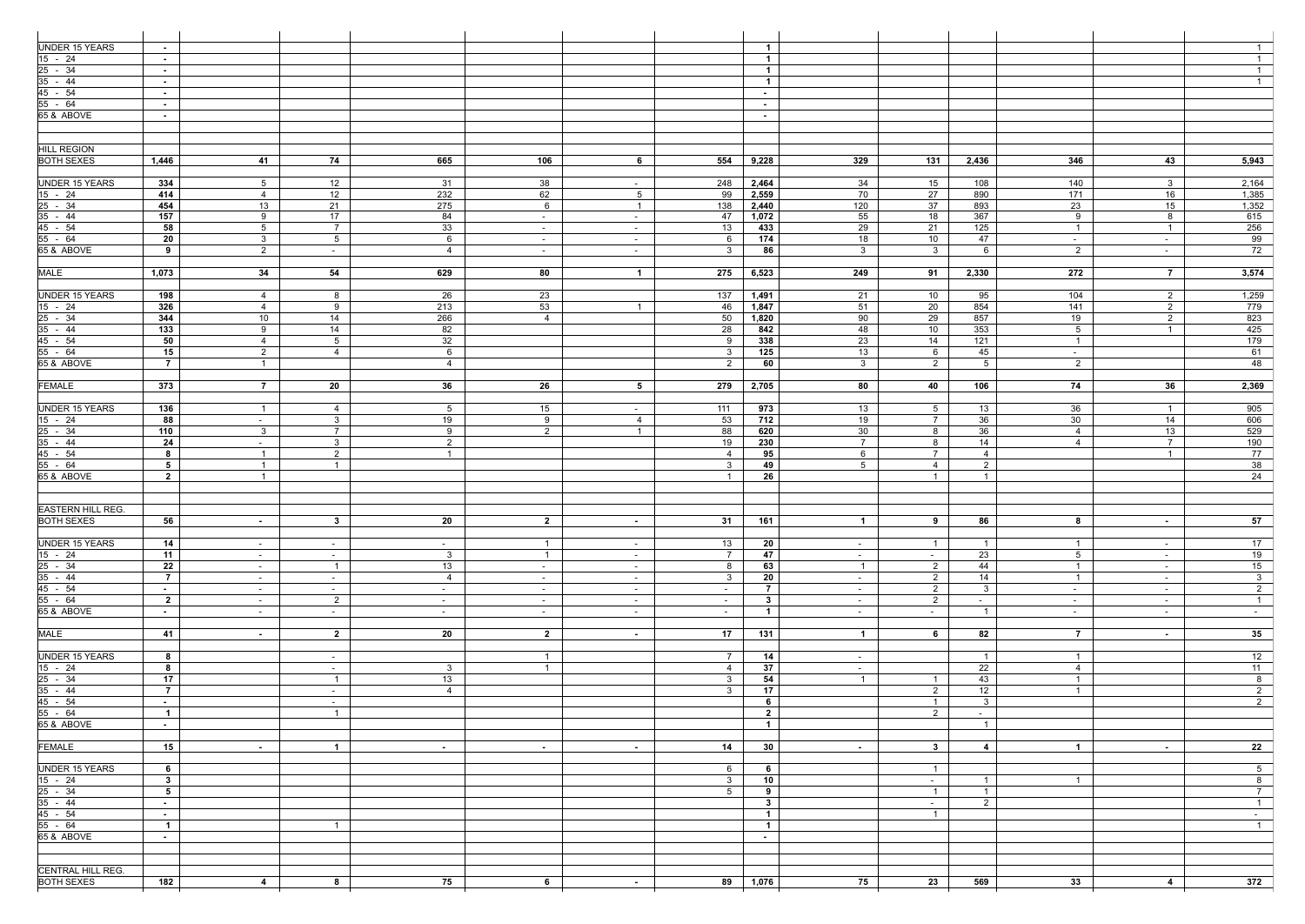| UNDER 15 YEARS            | 50                           | $\overline{1}$ | $\sim$                 | 5 <sup>5</sup>  | $\overline{2}$ | $\sim$           | 42              | 209               | 12              | $\overline{4}$                 | 22               | 14               | $\sim$         | 157                                       |
|---------------------------|------------------------------|----------------|------------------------|-----------------|----------------|------------------|-----------------|-------------------|-----------------|--------------------------------|------------------|------------------|----------------|-------------------------------------------|
| $15 - 24$                 | 44                           | $\sim$         | $\sim$                 | 24              | $\overline{4}$ | $\sim$           | 16              | 312               | 20              | 6                              | 197              | 17               | $\overline{1}$ | 71                                        |
| $25 - 34$                 | 45                           | $\sim$         | $\overline{2}$         | 22              | $\sim$         | $\sim$           | 21              | 318               | 25              | $\overline{7}$                 | 207              | $\overline{2}$   | $\overline{2}$ | 75                                        |
| $\frac{35 - 44}{45 - 54}$ | 23                           | $\overline{1}$ | 5 <sup>5</sup>         | 12              | $\sim$         | $\sim$ $-$       | $5\overline{)}$ | 151               | 11              | $\overline{2}$                 | 90               | $\sim$           | $\overline{1}$ | 47                                        |
|                           | 11                           | $\overline{1}$ | $\sim$ $-$             | $7\overline{ }$ | $\sim$         | $\sim$           | $\mathbf{3}$    | 61                | 4               | 4                              | 41               | $\sim$           | $\sim$         | 12                                        |
| $55 - 64$                 | $5^{\circ}$                  | $\overline{1}$ | $\overline{1}$         | 3 <sup>3</sup>  | $\sim$         | $\sim$           | $\sim$ $-$      | 19                | 3 <sup>3</sup>  | $\sim$                         | 12               | $\sim$           | $\sim$         | $\overline{4}$                            |
| 65 & ABOVE                | $\overline{4}$               | $\sim$         | $\sim$ $-$             | 2               | $\sim$ $-$     | $\sim$ $-$       | $\overline{2}$  | 6                 | $\sim$          | $\sim$ $-$                     | $\sim$ 100 $\pm$ | $\sim$           | $\sim$ $-$     | 6                                         |
|                           |                              |                |                        |                 |                |                  |                 |                   |                 |                                |                  |                  |                |                                           |
| <b>MALE</b>               | 113                          | $\overline{4}$ | $\overline{7}$         | 61              | $\overline{2}$ | $\sim$           | 39              | 831               | 59              | 21                             | 548              | 23               | $\sim$         | 180                                       |
|                           |                              |                |                        |                 |                |                  |                 |                   |                 |                                |                  |                  |                |                                           |
| <b>UNDER 15 YEARS</b>     | 20                           | $\overline{1}$ |                        | $\overline{1}$  |                |                  | 18              | 120               | 8               | $\overline{4}$                 | 18               | 8                |                | 82                                        |
| 15 - 24                   | 27                           | $\sim$         |                        | 17              | 2              |                  | -8              | 260               | 17              | 6                              | 190              | 13               |                | 34                                        |
| $25 - 34$                 | 29                           | $\sim$         | $\overline{2}$         | 20              |                |                  | $\overline{7}$  | 256               | 18              | $7\overline{ }$                | 201              | 2                |                | 28                                        |
| $35 - 44$                 | 18                           | $\overline{1}$ | $\overline{4}$         | 11              |                |                  | $\overline{2}$  | 120               | 10 <sup>°</sup> | $\sim$ 100 $\pm$               | 87               |                  |                | 23                                        |
|                           | 10                           | $\overline{1}$ | $\sim$                 | $7\overline{ }$ |                |                  | $\overline{2}$  | 57                | $\overline{4}$  | 4                              | 40               |                  |                | 9                                         |
| $\frac{45 - 54}{55 - 64}$ | 5 <sub>5</sub>               | $\overline{1}$ | $\overline{1}$         | 3 <sup>1</sup>  |                |                  | $\sim$          | 15                | $\overline{2}$  |                                | 12               |                  |                | $\overline{1}$                            |
| 65 & ABOVE                | $\overline{4}$               |                |                        | $\overline{2}$  |                |                  | 2               | $\mathbf{3}$      |                 |                                |                  |                  |                | 3 <sup>7</sup>                            |
|                           |                              |                |                        |                 |                |                  |                 |                   |                 |                                |                  |                  |                |                                           |
| <b>FEMALE</b>             | 69                           | $\sim$         | $\overline{1}$         | 14              | 4              | $\sim$           | 50              | 245               | 16              | $\overline{2}$                 | 21               | 10               | 4              | 192                                       |
|                           |                              |                |                        |                 |                |                  |                 |                   |                 |                                |                  |                  |                |                                           |
| <b>UNDER 15 YEARS</b>     | 30                           |                |                        | $\overline{4}$  | $\overline{2}$ |                  | 24              | 89                | $\overline{4}$  |                                | 4                | 6                |                | 75                                        |
| $15 - 24$                 | 17                           |                | $\sim$<br>$\sim$       | $7\overline{ }$ | $\overline{2}$ |                  | 8               | 52                | 3 <sup>1</sup>  |                                | $\overline{7}$   | 4                | $\overline{1}$ | 37                                        |
|                           | 16                           |                |                        | 2               |                |                  | 14              | 62                | $\overline{7}$  |                                | 6                |                  | $\overline{2}$ | 47                                        |
| $\frac{25 - 34}{35 - 44}$ | $5\overline{)}$              |                | $\sim$<br>$\mathbf{1}$ | $\overline{1}$  |                |                  | $\mathbf{3}$    | 31                | $\overline{1}$  | $\overline{2}$                 | $\mathbf{3}$     |                  | $\overline{1}$ | 24                                        |
| 45 - 54                   | $\mathbf{1}$                 |                |                        |                 |                |                  | $\mathbf{1}$    | $\overline{4}$    |                 |                                | $\overline{1}$   |                  |                | 3 <sup>1</sup>                            |
| $55 - 64$                 |                              |                |                        |                 |                |                  |                 |                   | $\sim$          |                                |                  |                  |                |                                           |
| 65 & ABOVE                | $\sim$                       |                |                        |                 |                |                  |                 | 4<br>$\mathbf{3}$ | $\overline{1}$  |                                |                  |                  |                | 3 <sup>1</sup><br>$\overline{\mathbf{3}}$ |
|                           | $\sim$                       |                |                        |                 |                |                  |                 |                   |                 |                                |                  |                  |                |                                           |
|                           |                              |                |                        |                 |                |                  |                 |                   |                 |                                |                  |                  |                |                                           |
| <b>WESTERN HILL REG.</b>  |                              |                |                        |                 |                |                  |                 |                   |                 |                                |                  |                  |                |                                           |
| <b>BOTH SEXES</b>         |                              |                |                        |                 |                |                  |                 |                   |                 |                                |                  |                  |                |                                           |
|                           | 1,117                        | 36             | 60                     | 534             | 91             | 6                | 390             | 7,770             | 250             | 94                             | 1,643            | 296              | 38             | 5,449                                     |
|                           |                              |                |                        |                 |                |                  |                 |                   |                 |                                |                  |                  |                |                                           |
| <b>UNDER 15 YEARS</b>     | 243                          | 3 <sup>1</sup> | 11                     | 22              | 33             | $\sim$           | 174             | 2,185             | 21              | 9                              | 70               | 122              | $\overline{2}$ | 1,961                                     |
| $15 - 24$                 | 342                          | $\overline{4}$ | 12                     | 197             | 53             | 5 <sup>5</sup>   | - 71            | 2,123             | 49              | 19                             | 614              | 146              | 15             | 1,280                                     |
| $25 - 34$                 | 357                          | 13             | 17                     | 225             | 5 <sup>5</sup> | $\overline{1}$   | 96              | 2,004             | 94              | 27                             | 601              | 18               | 13             | 1,251                                     |
| $\frac{35 - 44}{45 - 54}$ | 114                          | 8              | 11                     | 63              | $\sim$         | $\sim$           | 32              | 877               | 44              | 13                             | 248              | $7\overline{ }$  | $\overline{7}$ | 558                                       |
|                           | 44                           | $\overline{4}$ | $\overline{7}$         | 23              | $\sim$         | $\sim$           | 10              | 355               | 25              | 15                             | 72               | $\overline{1}$   | $\overline{1}$ | 241                                       |
| $55 - 64$                 | 12                           | 2              | 2                      | $\overline{2}$  | $\sim$         | $\sim$ $-$       | 6               | 149               | 14              | 8                              | 34               | $\sim$ 100 $\mu$ | $\sim$         | 93                                        |
| 65 & ABOVE                | 5                            | $\overline{2}$ | $\sim$                 | $\overline{2}$  | $\sim$         | $\sim$           | $\overline{1}$  | 77                | $\mathbf{3}$    | 3 <sup>1</sup>                 | $\overline{4}$   | $\overline{2}$   | $\sim$         | 65                                        |
|                           |                              |                |                        |                 |                |                  |                 |                   |                 |                                |                  |                  |                |                                           |
| <b>MALE</b>               | 846                          | 29             | 43                     | 512             | 71             | $\overline{1}$   | 190             | 5,372             | 186             | 59                             | 1,566            | 235              | $\overline{7}$ | 3,319                                     |
|                           |                              |                |                        |                 |                |                  |                 |                   |                 |                                |                  |                  |                |                                           |
| <b>UNDER 15 YEARS</b>     | 152                          | $\mathbf{2}$   | 7                      | 21              | 22             | $\sim$           | 100             | 1,319             | 12              | 5                              | 62               | 93               | $\mathbf{2}$   | 1,145                                     |
| $\frac{15 - 24}{25 - 34}$ | 276                          | $\overline{4}$ | 9                      | 185             | 46             | $\overline{1}$   | 31              | 1,482             | 33              | 12                             | 588              | 122              | 2              | 725                                       |
|                           | 274                          | 10             | 11                     | 218             | $\mathbf{3}$   |                  | 32              | 1,463             | 71              | 20                             | 573              | 14               | $\overline{2}$ | 783                                       |
| $35 - 44$                 | 96                           | 8              | 9                      | 62              |                |                  | 17              | 683               | 38              | $7\overline{ }$                | 239              | 3 <sup>3</sup>   | $\overline{1}$ | 395                                       |
| $45 - 54$                 | 37                           | $\mathbf{3}$   | $5\overline{)}$        | 22              |                |                  | $\overline{7}$  | 265               | 19              | 9                              | 69               | $\overline{1}$   |                | 167                                       |
| $55 - 64$                 | 8                            | $\overline{1}$ | $\overline{2}$         | $\overline{2}$  |                |                  | $3^{\circ}$     | 105               | 10              | $\overline{4}$                 | 32               | $\sim$           |                | 59                                        |
| 65 & ABOVE                | 3 <sup>1</sup>               | $\overline{1}$ | $\sim$ $-$             | $\overline{2}$  |                |                  |                 | 55                | 3 <sup>3</sup>  | $\overline{2}$                 | $\mathbf{3}$     | $\overline{2}$   |                | 45                                        |
|                           |                              |                |                        |                 |                |                  |                 |                   |                 |                                |                  |                  |                |                                           |
| <b>FEMALE</b>             | 271                          | $\overline{7}$ | 17                     | 22              | 20             | 5 <sub>5</sub>   | 200             | 2,398             | 64              | 35                             | 77               | 61               | 31             | 2,130                                     |
|                           |                              |                |                        |                 |                |                  |                 |                   |                 |                                |                  |                  |                |                                           |
| <b>UNDER 15 YEARS</b>     | 91                           | $\overline{1}$ | $\overline{4}$         | $\mathbf{1}$    | 11             |                  | 74              | 866               | 9               | $\overline{4}$                 | 8                | 29               | $\sim$ $-$     | 816                                       |
| $15 - 24$                 | 66                           | $\sim$         | 3 <sup>1</sup>         | 12              | $\overline{7}$ | $\overline{4}$   | 40              | 641               | 16              | $7\overline{ }$                | 26               | 24               | 13             | 555                                       |
|                           | 83                           | $\mathbf{3}$   | 6                      | $\overline{7}$  | 2              | $\overline{1}$   | 64              | 541               | 23              | $7\overline{ }$                | 28               | $\overline{4}$   | 11             | 468                                       |
| $\frac{25 - 34}{35 - 44}$ | 18                           | $\sim$         | $\overline{2}$         | $\overline{1}$  |                |                  | 15              | 194               | 6               | 6                              | 9                | $\overline{4}$   | 6              | $\overline{163}$                          |
|                           | 7 <sup>7</sup>               | $\overline{1}$ | $\overline{2}$         | $\overline{1}$  |                |                  | $\mathbf{3}$    | 90                | 6               | 6                              | $\mathbf{3}$     |                  | $\overline{1}$ | 74                                        |
| $\frac{45 - 54}{55 - 64}$ | $\overline{4}$               | $\overline{1}$ |                        |                 |                |                  | 3               | 44                | $\overline{4}$  | $\overline{4}$                 | $\overline{2}$   |                  |                | 34                                        |
| 65 & ABOVE                | $\overline{2}$               | $\overline{1}$ |                        |                 |                |                  | $\overline{1}$  | 22                |                 | $\overline{1}$                 | $\overline{1}$   |                  |                | 20                                        |
|                           |                              |                |                        |                 |                |                  |                 |                   |                 |                                |                  |                  |                |                                           |
|                           |                              |                |                        |                 |                |                  |                 |                   |                 |                                |                  |                  |                |                                           |
| MID. WEST. HILL REG.      |                              |                |                        |                 |                |                  |                 |                   |                 |                                |                  |                  |                |                                           |
| <b>BOTH SEXES</b>         | 44                           | $\sim$ $-$     | $\mathbf{1}$           | 18              | 5              | $\sim$ 100 $\mu$ | 20              | 139               | $\overline{2}$  | 5 <sub>5</sub>                 | 83               | $\overline{7}$   | $\sim$         | 42                                        |
|                           |                              |                |                        |                 |                |                  |                 |                   |                 |                                |                  |                  |                |                                           |
| <b>UNDER 15 YEARS</b>     | 8                            | $\sim$         | $\sim$                 | $\overline{1}$  | $\overline{1}$ | $\sim$ $-$       | 6               | 29                | $\overline{1}$  | $\overline{1}$                 | 5                | $\mathbf{3}$     | $\sim$         | 19                                        |
| $15 - 24$                 | 13                           | $\sim$         | $\sim$                 | $\overline{7}$  | $\mathbf{3}$   | $\sim$           | $\mathbf{3}$    | 52                | $\overline{1}$  | 2                              | 36               | $\overline{2}$   | $\sim$         | 11                                        |
| $25 - 34$                 | 17                           | $\sim$         | $\sim$                 | 8               | $\overline{1}$ | $\sim$           | 8               | 35                | $\sim$          | $\overline{1}$                 | 26               | $2^{\circ}$      | $\sim$         | $6\overline{6}$                           |
| $35 - 44$                 | $6^{\circ}$                  |                | $\overline{1}$         | $\overline{2}$  |                | $\sim$ $-$       | $\mathbf{3}$    | 13                |                 | $\overline{1}$                 | 8                |                  |                | $\overline{4}$                            |
| $45 - 54$                 | $\sim$ 10 $\pm$              | $\sim$         |                        |                 | $\sim$ $-$     |                  |                 | $\overline{7}$    | $\sim$          | $\sim$                         | 6                | $\sim$ $-$       | $\sim$         | 1                                         |
| $55 - 64$                 |                              | $\sim$         | $\sim$ $-$             | $\sim$          | $\sim$         | $\sim$           | $\sim$          | $\overline{1}$    | $\sim$          |                                | $\overline{1}$   | $\sim$           | $\sim$         |                                           |
| 65 & ABOVE                | $\sim 10^{-11}$<br>$\sim 10$ | $\sim$         | $\sim$                 | $\sim$          | $\sim$ $ \sim$ | $\sim$ $-$       | $\sim$ $-$      | $\overline{2}$    | $\sim$          | $\sim$ 100 $\pm$<br>$\sim$ $-$ | $\overline{1}$   | $\sim$ $ \sim$   | $\sim$         | $\sim 10^{-11}$<br>$\overline{1}$         |
|                           |                              | $\sim$         | $\sim$                 | $\sim$          | $\sim$         | $\sim$           | $\sim$          |                   | $\sim$ $-$      |                                |                  | $\sim$           | $\sim$         |                                           |
| <b>MALE</b>               | 40                           |                | $\overline{1}$         | 18              | $\overline{4}$ |                  | 17              | 116               | $2^{\circ}$     | 5 <sub>5</sub>                 | 80               | 5 <sub>5</sub>   |                | 24                                        |
|                           |                              | $\sim$         |                        |                 |                | $\sim$           |                 |                   |                 |                                |                  |                  | $\sim$         |                                           |
| UNDER 15 YEARS            |                              |                |                        | $\mathbf{1}$    |                |                  |                 |                   | $\overline{1}$  | $\overline{1}$                 |                  |                  |                |                                           |
|                           | 6                            |                | $\sim$                 |                 |                |                  | $5\overline{)}$ | 21                |                 |                                | $5\overline{)}$  | $\overline{2}$   |                | 12                                        |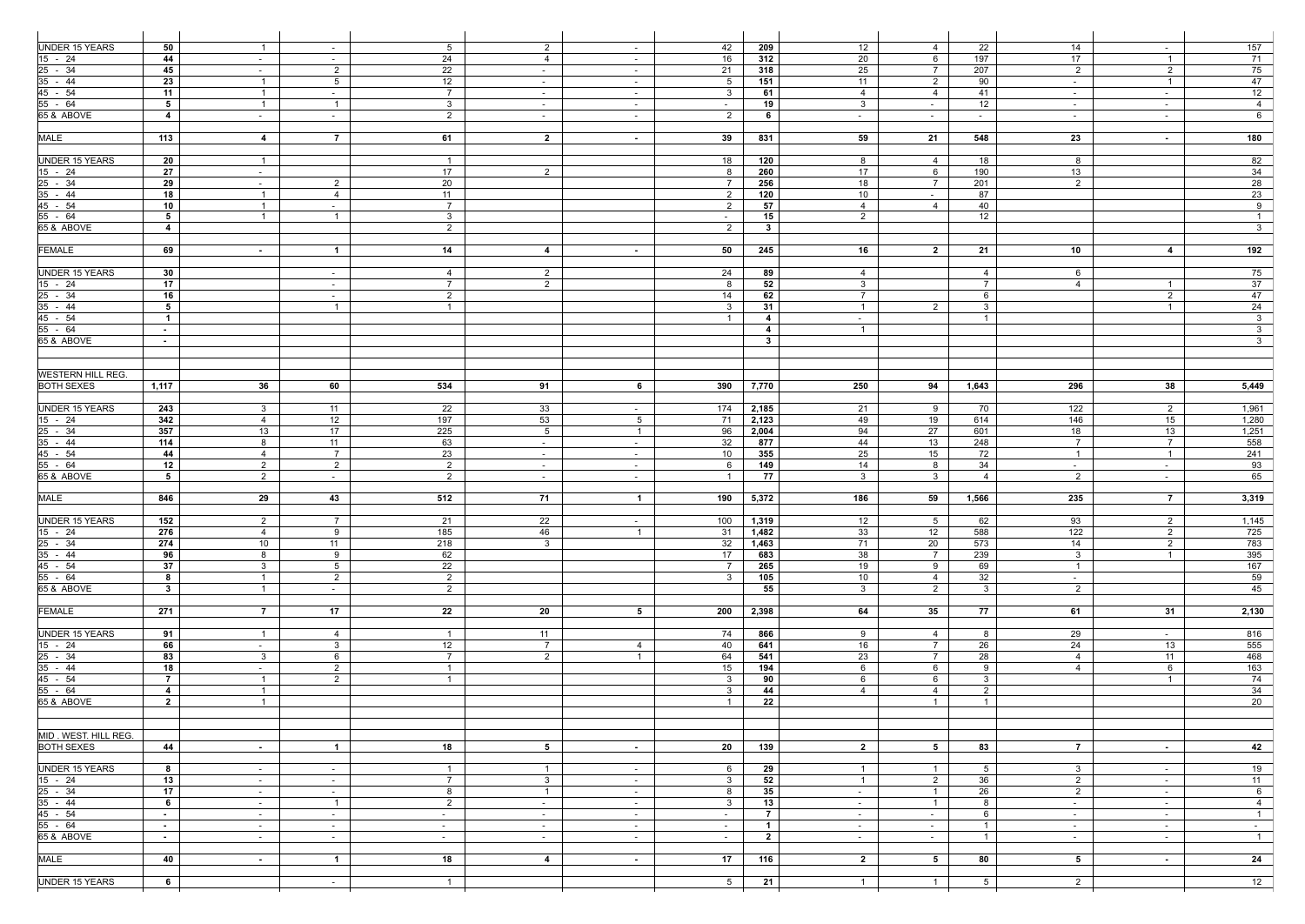|                                                        | 12              |                |                                  | $7\overline{ }$                  | 3                       |                | $\overline{2}$  | 45                      | $\mathbf{1}$                     | $\overline{2}$                    |                | $\overline{1}$      |                               | $7 \mid$        |
|--------------------------------------------------------|-----------------|----------------|----------------------------------|----------------------------------|-------------------------|----------------|-----------------|-------------------------|----------------------------------|-----------------------------------|----------------|---------------------|-------------------------------|-----------------|
| $\frac{15 - 24}{25 - 34}$<br>$\frac{35 - 44}{45 - 54}$ | 16              |                | $\sim$                           |                                  | $\overline{1}$          |                | $\overline{7}$  | 30                      |                                  | $\overline{1}$                    | 34             |                     |                               | $\overline{2}$  |
|                                                        |                 |                | $\sim$                           | 8                                |                         |                |                 |                         |                                  |                                   | 25             | $2^{\circ}$         |                               |                 |
|                                                        | 6               |                | $\overline{1}$                   | $\overline{2}$                   |                         |                | $\mathbf{3}$    | 11                      |                                  | $\overline{1}$                    | 8              |                     |                               | $\overline{2}$  |
|                                                        | $\sim$ $-$      |                |                                  |                                  |                         |                |                 | $\overline{7}$          |                                  |                                   | 6              |                     |                               | 1               |
| $55 - 64$                                              | $\sim$ $-$      |                |                                  |                                  |                         |                |                 | $\overline{1}$          |                                  |                                   | $\overline{1}$ |                     |                               |                 |
| 65 & ABOVE                                             | $\sim$ $-$      |                |                                  |                                  |                         |                |                 | $\overline{1}$          |                                  |                                   | $\overline{1}$ |                     |                               |                 |
|                                                        |                 |                |                                  |                                  |                         |                |                 |                         |                                  |                                   |                |                     |                               |                 |
| <b>FEMALE</b>                                          | $\overline{4}$  | $\sim$         | $\sim$                           | $\sim$                           | $\overline{1}$          | $\sim$         | $3^{\circ}$     | 23                      | $\sim$                           | $\sim$ 100 $\mu$                  | 3 <sup>1</sup> | $\overline{2}$      | $\sim$                        | 18              |
|                                                        |                 |                |                                  |                                  |                         |                |                 |                         |                                  |                                   |                |                     |                               |                 |
| <b>UNDER 15 YEARS</b>                                  | $\overline{2}$  |                |                                  |                                  | $\overline{1}$          |                | $\overline{1}$  | 8                       |                                  |                                   | $\sim$         | $\overline{1}$      |                               | $7\overline{ }$ |
| $15 - 24$                                              | $\overline{1}$  |                |                                  |                                  |                         |                | $\overline{1}$  | $\overline{7}$          |                                  |                                   | $\overline{2}$ | $\overline{1}$      |                               | $\overline{4}$  |
|                                                        | $\overline{1}$  |                |                                  |                                  |                         |                | $\overline{1}$  | 5                       |                                  |                                   | $\overline{1}$ |                     |                               | $\overline{4}$  |
|                                                        |                 |                |                                  |                                  |                         |                |                 | $\overline{2}$          |                                  |                                   |                |                     |                               | $\overline{2}$  |
| $\frac{25 - 34}{35 - 44}$<br>45 - 54                   | $\sim$ $-$      |                |                                  |                                  |                         |                |                 |                         |                                  |                                   |                |                     |                               |                 |
|                                                        | $\sim$ $-$      |                |                                  |                                  |                         |                |                 | $\sim$                  |                                  |                                   |                |                     |                               | $\sim$          |
| $55 - 64$                                              | $\sim$          |                |                                  |                                  |                         |                |                 | $\sim$                  |                                  |                                   |                |                     |                               | $\sim$ $-$      |
| 65 & ABOVE                                             | $\sim$ $-$      |                |                                  |                                  |                         |                |                 | $\overline{1}$          |                                  |                                   |                |                     |                               | $\overline{1}$  |
|                                                        |                 |                |                                  |                                  |                         |                |                 |                         |                                  |                                   |                |                     |                               |                 |
|                                                        |                 |                |                                  |                                  |                         |                |                 |                         |                                  |                                   |                |                     |                               |                 |
| FAR WEST. HILL REG.                                    |                 |                |                                  |                                  |                         |                |                 |                         |                                  |                                   |                |                     |                               |                 |
| <b>BOTH SEXES</b>                                      | 47              | $\overline{1}$ | $\overline{2}$                   | 18                               | $\overline{\mathbf{2}}$ | $\sim$         | 24              | 82                      | $\mathbf{1}$                     | $\sim 100$                        | 55             | $\overline{2}$      | $\overline{1}$                | 23              |
|                                                        |                 |                |                                  |                                  |                         |                |                 |                         |                                  |                                   |                |                     |                               |                 |
| <b>UNDER 15 YEARS</b>                                  | 19              | $\overline{1}$ | $\mathbf{1}$                     | 3 <sup>1</sup>                   | $\overline{1}$          | $\sim$ $-$     | 13              | 21                      | $\sim$                           | $\sim$                            | 10             | $\sim$ $-$          | $\overline{1}$                | 10              |
| $15 - 24$                                              | $\overline{4}$  | $\sim$         | $\sim$                           | $\overline{1}$                   | $\overline{1}$          | $\sim$         | $\overline{2}$  | 25                      | $\sim$                           | $\sim$                            | 20             | $\overline{1}$      | $\sim$                        | $\overline{4}$  |
|                                                        | 13              |                | $\overline{1}$                   | $\overline{7}$                   |                         |                | $5\overline{)}$ | 20                      |                                  | $\sim$                            | 15             | $\sim$              |                               | 5 <sup>7</sup>  |
| $\frac{25 - 34}{35 - 44}$                              |                 | $\sim$         |                                  |                                  | $\sim$                  | $\sim$         |                 |                         | $\sim$                           |                                   |                |                     | $\sim$                        |                 |
|                                                        | $\overline{7}$  | $\sim$ $-$     | $\sim$                           | 3 <sup>3</sup>                   | $\sim$                  | $\sim$ $-$     | $\overline{4}$  | 11                      | $\sim$                           | $\sim$                            | $\overline{7}$ | $\overline{1}$      | $\sim$                        | $\overline{3}$  |
| 45 - 54                                                | $3^{\circ}$     | $\sim$ $ \sim$ | $\sim$                           | 3 <sup>1</sup>                   | $\sim$ $-$              | $\sim$ $ \sim$ | $\sim$ $-$      | $\mathbf{3}$            | $\sim$                           | $\sim$ $-$                        | $\mathbf{3}$   | $\sim$ $-$          | $\sim$ $ \sim$                | $\sim 10^{-1}$  |
| 55 - 64                                                | $\mathbf{1}$    | $\sim$         | $\sim$ $-$                       | $\overline{1}$                   | $\sim$                  | $\sim$ $-$     | $\sim$          | $\overline{\mathbf{2}}$ | $\overline{1}$                   | $\sim$ $-$                        | $\sim$         | $\sim$              | $\sim$                        | $\overline{1}$  |
| 65 & ABOVE                                             | $\sim$          | $\sim$         | $\sim$                           | $\sim$                           | $\sim$                  | $\sim$ $-$     | $\sim$          | $\sim$                  | $\sim$ $-$                       | $\sim$                            | $\sim$ $-$     | $\sim$              | $\sim$                        | $\sim$ $-$      |
|                                                        |                 |                |                                  |                                  |                         |                |                 |                         |                                  |                                   |                |                     |                               |                 |
| <b>MALE</b>                                            | 33              | $\overline{1}$ | $\mathbf 1$                      | 18                               | $\blacksquare$          | $\sim$ $-$     | 12              | 73                      | $\overline{1}$                   | $\sim 100$                        | 54             | $\overline{2}$      | $\sim$                        | 16              |
|                                                        |                 |                |                                  |                                  |                         |                |                 |                         |                                  |                                   |                |                     |                               |                 |
| <b>UNDER 15 YEARS</b>                                  | $\overline{12}$ | $\overline{1}$ | $\overline{1}$                   | 3 <sup>3</sup>                   |                         |                | $7\overline{ }$ | 17                      |                                  |                                   | 9              |                     |                               | $\infty$        |
| $15 - 24$                                              | 3               |                |                                  | $\overline{1}$                   | $\overline{1}$          |                | $\overline{1}$  | 23                      |                                  |                                   | 20             | $\overline{1}$      |                               | $\overline{2}$  |
|                                                        | 8               |                |                                  | $7\overline{ }$                  |                         |                |                 | 17                      |                                  |                                   | 15             |                     |                               | $\overline{2}$  |
| $\frac{25 - 34}{35 - 44}$                              |                 |                |                                  |                                  |                         |                | $\overline{1}$  |                         |                                  |                                   |                | $\sim$              |                               |                 |
|                                                        | 6               |                |                                  | 3 <sup>3</sup>                   |                         |                | $\mathbf{3}$    | 11                      |                                  |                                   | $\overline{7}$ | $\overline{1}$      |                               | $\overline{3}$  |
| 45 - 54                                                | $3^{\circ}$     |                |                                  | 3 <sup>1</sup>                   |                         |                |                 | 3 <sup>1</sup>          |                                  |                                   | $\mathbf{3}$   |                     |                               | $\sim$ $-$      |
| 55 - 64                                                | $\mathbf{1}$    |                |                                  | $\overline{1}$                   |                         |                |                 | $\overline{2}$          | $\overline{1}$                   |                                   |                |                     |                               | 1               |
| 65 & ABOVE                                             | $\sim$ $-$      |                |                                  |                                  |                         |                |                 | $\sim$                  |                                  |                                   |                |                     |                               |                 |
|                                                        |                 |                |                                  |                                  |                         |                |                 |                         |                                  |                                   |                |                     |                               |                 |
| <b>FEMALE</b>                                          | 14              | $\sim$ $-$     | $\mathbf 1$                      | $\sim$                           | $\overline{1}$          | $\sim$ $-$     | 12              | 9                       | $\sim$                           | $\sim$ 100 $\mu$                  | $\overline{1}$ | $\sim$ $-$          | $\overline{\mathbf{1}}$       | $\overline{7}$  |
|                                                        |                 |                |                                  |                                  |                         |                |                 |                         |                                  |                                   |                |                     |                               |                 |
| UNDER 15 YEARS                                         | $\overline{7}$  |                | $\sim$                           |                                  | $\overline{1}$          |                | 6               | $\overline{4}$          |                                  |                                   | $\overline{1}$ |                     | $\overline{1}$                | $\overline{2}$  |
| $15 - 24$                                              | $\overline{1}$  |                | $\sim$                           |                                  |                         |                | $\overline{1}$  | $\overline{2}$          |                                  |                                   |                |                     |                               | $\overline{2}$  |
|                                                        |                 |                |                                  |                                  |                         |                |                 |                         |                                  |                                   |                |                     |                               |                 |
|                                                        | 5               |                | -1                               |                                  |                         |                | 4               | $\mathbf{3}$            |                                  |                                   |                |                     |                               | 3 <sup>1</sup>  |
| $\frac{25 - 34}{35 - 44}$<br>45 - 54                   | $\overline{1}$  |                |                                  |                                  |                         |                | $\overline{1}$  | $\sim$                  |                                  |                                   |                |                     |                               |                 |
|                                                        | $\sim$          |                |                                  |                                  |                         |                |                 | $\sim$                  |                                  |                                   |                |                     |                               |                 |
| $55 - 64$                                              | $\sim$ $ \sim$  |                |                                  |                                  |                         |                |                 | $\sim$                  |                                  |                                   |                |                     |                               |                 |
| 65 & ABOVE                                             | $\sim$          |                |                                  |                                  |                         |                |                 | $\sim$                  |                                  |                                   |                |                     |                               |                 |
|                                                        |                 |                |                                  |                                  |                         |                |                 |                         |                                  |                                   |                |                     |                               |                 |
|                                                        |                 |                |                                  |                                  |                         |                |                 |                         |                                  |                                   |                |                     |                               |                 |
| <b>TERAI REGION</b>                                    |                 |                |                                  |                                  |                         |                |                 |                         |                                  |                                   |                |                     |                               |                 |
| <b>BOTH SEXES</b>                                      | 280             | $\overline{7}$ | 19                               | 123                              | 26                      | $\overline{1}$ | 104             | 982                     | 28                               | 61                                | 462            | 117                 | 11                            | 303             |
|                                                        |                 |                |                                  |                                  |                         |                |                 |                         |                                  |                                   |                |                     |                               |                 |
|                                                        |                 |                |                                  |                                  |                         |                |                 |                         |                                  |                                   |                |                     |                               |                 |
| <b>UNDER 15 YEARS</b>                                  | 55              | $\sim$         | $\sim$ $-$                       | 9                                | $\overline{7}$          | $\sim$ $-$     | 39              | 228                     | $\overline{2}$                   | 5 <sup>5</sup>                    | 27             | 51                  | $\overline{1}$                | 142             |
| $\frac{15 - 24}{25 - 34}$<br>35 - 44                   | 92              | $\overline{1}$ | 3 <sup>1</sup>                   | 38                               | 18                      | $\overline{1}$ | 31              | 311                     | $7\overline{ }$                  | 14                                | 165            | 56                  | $\overline{2}$                | 67              |
|                                                        | 88              | $\overline{4}$ | 5 <sub>5</sub>                   | 54                               | $\overline{1}$          | $\sim$ $-$     | 24              | 295                     | 9                                | 19                                | 199            | $7\overline{ }$     | $\overline{4}$                | 57              |
|                                                        | 30 <sub>o</sub> | $\overline{2}$ | 5 <sub>5</sub>                   | 16                               | $\sim$                  | $\sim$         | $\overline{7}$  | 83                      | $7\overline{ }$                  | 11                                | 45             | $\overline{1}$      | $\overline{2}$                | 17              |
| 45 - 54                                                | 10              | $\sim$         | $2^{\circ}$                      | 5 <sup>5</sup>                   | $\sim$ $-$              | $\sim$ $ \sim$ | $\mathbf{3}$    | 40                      | 3 <sup>3</sup>                   | $\overline{7}$                    | 20             | $\overline{1}$      | $\overline{2}$                | $7\overline{ }$ |
| $55 - 64$                                              | $\overline{4}$  | $\sim$         | 3 <sup>1</sup>                   | $\overline{1}$                   | $\sim$                  | $\sim$         | $\sim$          | 14                      | $\sim$                           | $\overline{4}$                    | $\overline{4}$ | $\sim$              | $\sim$                        | $6\overline{6}$ |
| 65 & ABOVE                                             | $\mathbf{1}$    | $\sim$         | $\mathbf{1}$                     | $\sim$                           | $\sim$                  | $\sim$         | $\sim$          | 11                      | $\sim$                           | $\overline{1}$                    | 2              | $\overline{1}$      | $\sim$                        | $\overline{7}$  |
|                                                        |                 |                |                                  |                                  |                         |                |                 |                         |                                  |                                   |                |                     |                               |                 |
| <b>MALE</b>                                            | 209             | $\overline{7}$ | 10                               | 114                              | 21                      | $\sim$         | 57              | 741                     | 20                               | 36                                | 428            | 92                  | $\overline{4}$                | 161             |
|                                                        |                 |                |                                  |                                  |                         |                |                 |                         |                                  |                                   |                |                     |                               |                 |
| <b>UNDER 15 YEARS</b>                                  | 34              |                |                                  | 6                                | 5 <sup>5</sup>          |                |                 |                         |                                  |                                   | 17             | 35                  |                               | 83              |
|                                                        |                 | $\sim$         |                                  |                                  |                         |                | 23              | 139                     | $\overline{1}$                   | $\overline{2}$                    |                |                     | $\overline{1}$                |                 |
| $15 - 24$                                              | 67              | $\overline{1}$ | $\overline{2}$                   | 35                               | 15                      |                | 14              | 243                     | 4                                | $7\overline{ }$                   | 153            | 48                  | $\overline{1}$                | 30              |
|                                                        | 75              | $\overline{4}$ | 3 <sup>1</sup>                   | 52                               | $\overline{1}$          |                | 15              | 240                     | $7\overline{ }$                  | 13                                | 188            | 6                   | $\overline{2}$                | 24              |
|                                                        |                 | $\overline{2}$ | $\overline{1}$                   | 16                               |                         |                | $\overline{4}$  | 65                      | 5 <sub>5</sub>                   | $\overline{7}$                    | 44             | $\overline{1}$      |                               | 8               |
|                                                        | 23              |                |                                  |                                  |                         |                | $\overline{1}$  | 34                      | 3 <sup>3</sup>                   | 3 <sup>1</sup>                    | 20             | $\overline{1}$      |                               | $\overline{7}$  |
| $\frac{25 - 34}{35 - 44}$<br>$45 - 54$                 | 6               |                | $\overline{1}$                   | $\overline{4}$                   |                         |                |                 |                         |                                  |                                   |                |                     |                               | $\overline{4}$  |
|                                                        | $\overline{4}$  |                | $\mathbf{3}$                     | $\overline{1}$                   |                         |                |                 | 11                      |                                  | 3 <sup>3</sup>                    | $\overline{4}$ | $\sim$ $-$          |                               |                 |
| 55 - 64                                                | $\sim$ $-$      |                |                                  |                                  |                         |                |                 | 9                       |                                  | $\overline{1}$                    | $\overline{2}$ | $\overline{1}$      |                               | 5 <sub>1</sub>  |
| 65 & ABOVE                                             |                 |                |                                  |                                  |                         |                |                 |                         |                                  |                                   |                |                     |                               |                 |
|                                                        |                 |                |                                  |                                  |                         |                |                 |                         |                                  |                                   |                |                     |                               |                 |
| <b>FEMALE</b>                                          | 71              | $\sim$ $-$     | 9                                | 9                                | 5 <sub>5</sub>          | $\overline{1}$ | 47              | 241                     | 8                                | 25                                | 34             | 25                  | $\overline{7}$                | 142             |
|                                                        |                 |                |                                  |                                  |                         |                |                 |                         |                                  |                                   |                |                     |                               |                 |
| <b>UNDER 15 YEARS</b>                                  | 21              |                | $\sim$                           | 3 <sup>3</sup>                   | $2^{\circ}$             |                | 16              | 89                      | $\overline{1}$                   | 3 <sup>1</sup>                    | 10             | 16                  |                               | 59              |
| $15 - 24$<br>$25 - 34$                                 | 25<br>13        |                | $\overline{1}$<br>$\overline{2}$ | 3 <sup>3</sup><br>$\overline{2}$ | 3 <sup>1</sup>          | $\overline{1}$ | 17<br>9         | 68<br>55                | 3 <sup>3</sup><br>$\overline{2}$ | $\overline{7}$<br>$6\overline{6}$ | 12<br>11       | 8<br>$\overline{1}$ | $\overline{1}$<br>$2^{\circ}$ | 37<br>33        |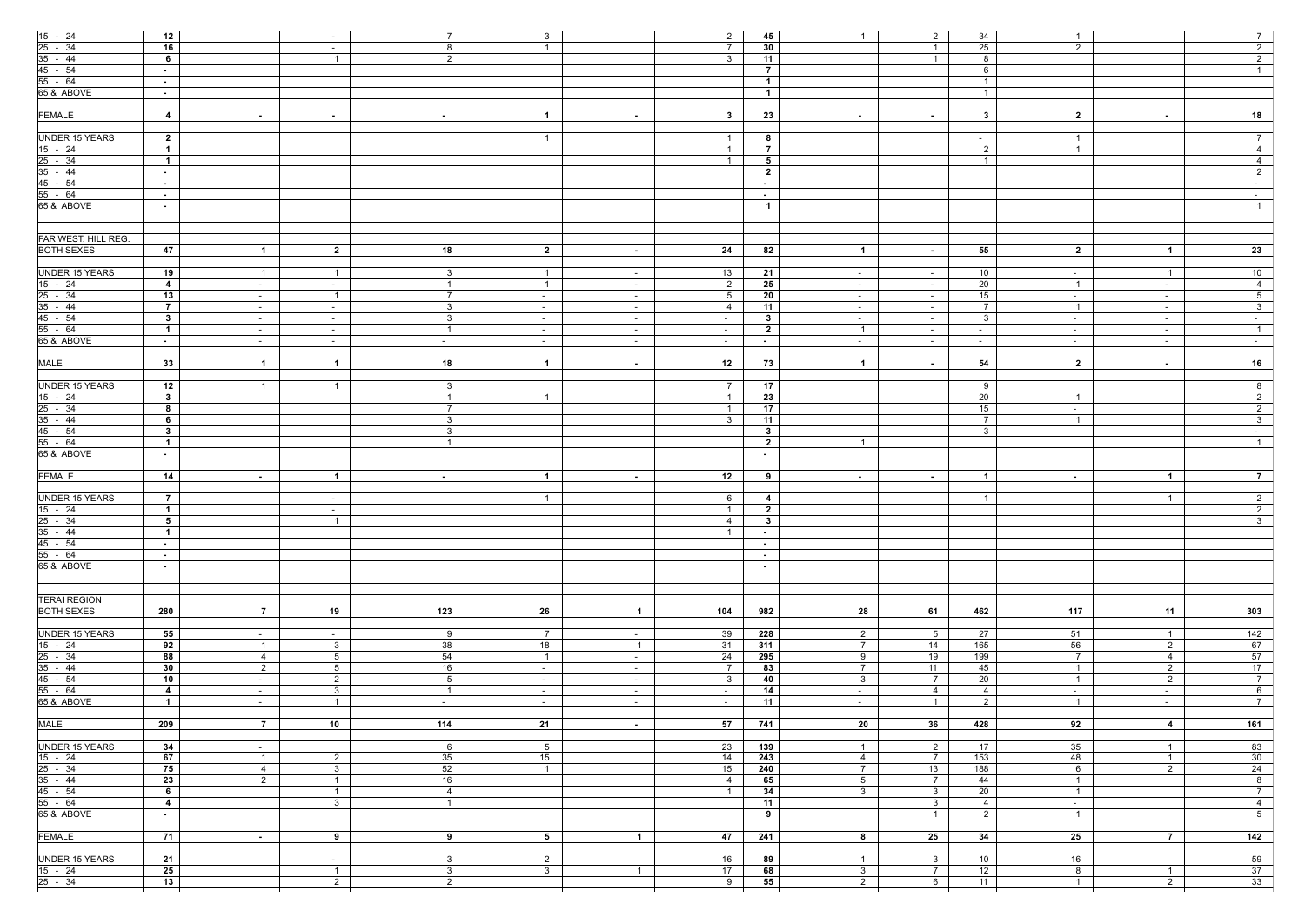|                                                                                     | $\overline{7}$               |                                  | 4                                | $\sim$                          |                      |                          | 3                        | 18                               | $2^{\circ}$                      | 4                                |                                  |                      | $\overline{2}$                   | 9                                 |
|-------------------------------------------------------------------------------------|------------------------------|----------------------------------|----------------------------------|---------------------------------|----------------------|--------------------------|--------------------------|----------------------------------|----------------------------------|----------------------------------|----------------------------------|----------------------|----------------------------------|-----------------------------------|
| $\frac{35 - 44}{45 - 54}$<br>55 - 64<br>65 & ABOVE                                  | $\overline{4}$               |                                  | $\overline{1}$                   |                                 |                      |                          | $\overline{2}$           | 6                                |                                  | $\overline{4}$                   |                                  |                      | $\overline{2}$                   | $\sim$                            |
|                                                                                     | $\sim$ $-$                   |                                  | $\sim$                           |                                 |                      |                          |                          | $\mathbf{3}$                     |                                  | $\overline{1}$                   |                                  |                      |                                  | $2\overline{ }$                   |
|                                                                                     | $\overline{1}$               |                                  | $\overline{1}$                   |                                 |                      |                          |                          | $\overline{2}$                   |                                  |                                  |                                  |                      |                                  | $\overline{2}$                    |
|                                                                                     |                              |                                  |                                  |                                 |                      |                          |                          |                                  |                                  |                                  |                                  |                      |                                  |                                   |
|                                                                                     |                              |                                  |                                  |                                 |                      |                          |                          |                                  |                                  |                                  |                                  |                      |                                  |                                   |
| <b>EASTERN TERAI REG.</b>                                                           |                              |                                  |                                  |                                 |                      |                          |                          |                                  |                                  |                                  |                                  |                      |                                  |                                   |
| <b>BOTH SEXES</b>                                                                   | $\overline{29}$              | $\overline{1}$                   | $\sim$                           | 22                              | $\sim$               | $\sim$ $-$               | 6                        | 155                              | $2^{\circ}$                      | $3^{\circ}$                      | 105                              | 10                   | $\overline{2}$                   | 33                                |
|                                                                                     |                              |                                  |                                  |                                 |                      |                          |                          |                                  |                                  |                                  |                                  |                      |                                  |                                   |
| <b>UNDER 15 YEARS</b>                                                               | $\overline{4}$               | $\sim$                           | $\sim$                           | $\overline{1}$                  | $\sim$               | $\sim$ $-$               | $\mathbf{3}$             | 20                               | $\sim$                           | $\sim$ $-$                       | $\overline{4}$                   | 5 <sup>5</sup>       | $\sim$                           | 11                                |
| $15 - 24$                                                                           | $\overline{2}$               | $\sim$                           | $\sim$                           | $\sim$                          | $\sim$               | $\sim$                   | $\overline{2}$           | 45                               | $\overline{1}$                   | $\sim$                           | 34                               | $\mathbf{3}$         | $\sim$                           | $\overline{7}$                    |
| $\frac{18}{25 - 34}$<br>$\frac{35 - 44}{45 - 54}$<br>$\frac{45 - 54}{55 - 64}$      | $20\,$                       | $\sim$                           | $\sim$                           | 19                              | $\sim$               | $\sim$ $-$               | $\overline{1}$           | 75                               | $\overline{1}$                   | $\overline{1}$                   | 61                               | $\overline{2}$       | $\overline{1}$                   | 9                                 |
|                                                                                     | $\overline{2}$               | $\overline{1}$                   | $\sim$                           | $\overline{1}$                  | $\sim$               | $\sim$                   | $\sim$                   | 12                               | $\sim$                           | $\overline{1}$                   | 6                                | $\sim$               | $\overline{1}$                   | $\overline{4}$                    |
|                                                                                     | $\overline{1}$               | $\sim$                           | $\sim$                           | $\overline{1}$                  | $\sim$               | $\sim$                   | $\sim$                   | $\overline{1}$                   | $\sim$                           | $\sim$                           | $\sim$                           | $\sim$               | $\sim$                           | $\overline{1}$                    |
|                                                                                     | $\sim$                       | $\sim$                           | $\sim$                           | $\sim$                          | $\sim$               | $\sim$                   | $\sim$                   | $\overline{1}$                   | $\sim$                           | $\overline{1}$                   | $\sim$                           | $\sim$               | $\sim$                           | $\sim$                            |
| 65 & ABOVE                                                                          | $\sim$ $-$                   | $\sim$                           | $\sim$ $-$                       | $\sim$                          | $\sim$               | $\sim$ $-$               | $\sim$                   | $\overline{1}$                   | $\sim$                           | $\sim$ 10 $\pm$                  | $\sim$                           | $\sim$ $-$           | $\sim$                           | $\overline{1}$                    |
| <b>MALE</b>                                                                         | 26                           | $\overline{1}$                   |                                  | $\overline{22}$                 |                      | $\sim$                   | $3^{\circ}$              | 128                              | $\overline{2}$                   | $3^{\circ}$                      | 97                               | $6\overline{6}$      |                                  | 20                                |
|                                                                                     |                              |                                  | $\sim$                           |                                 | $\sim$               |                          |                          |                                  |                                  |                                  |                                  |                      | $\sim$                           |                                   |
| <b>UNDER 15 YEARS</b>                                                               | $\overline{4}$               | $\sim$                           |                                  | $\overline{1}$                  |                      |                          | 3 <sup>3</sup>           | 9                                | $\sim$                           | $\sim$                           | $\overline{2}$                   | $2\overline{ }$      |                                  | 5 <sub>5</sub>                    |
|                                                                                     | $\sim$ $-$                   | $\sim$                           |                                  | $\sim$                          |                      |                          |                          | 40                               | $\overline{1}$                   | $\sim$                           | 32                               | $\overline{2}$       |                                  | 5 <sub>5</sub>                    |
|                                                                                     | 19                           | $\sim$                           |                                  | 19                              |                      |                          |                          | 68                               | $\overline{1}$                   | $\overline{1}$                   | 58                               | $\overline{2}$       |                                  | $6\overline{6}$                   |
|                                                                                     | $\overline{2}$               | $\overline{1}$                   |                                  | $\overline{1}$                  |                      |                          |                          | 9                                |                                  | $\overline{1}$                   | $5\overline{)}$                  |                      |                                  | $\overline{3}$                    |
|                                                                                     | $\overline{1}$               |                                  |                                  |                                 |                      |                          |                          | $\overline{1}$                   |                                  | $\sim$ $-$                       |                                  |                      |                                  | $\mathbf{1}$                      |
| $\frac{15 - 24}{25 - 34}$<br>$\frac{25 - 34}{35 - 44}$<br>$\frac{45 - 54}{55 - 64}$ | $\sim$                       |                                  |                                  |                                 |                      |                          |                          | $\overline{1}$                   |                                  | $\overline{1}$                   |                                  |                      |                                  |                                   |
| 65 & ABOVE                                                                          | $\sim$ $-$                   |                                  |                                  |                                 |                      |                          |                          | $\sim$                           |                                  |                                  |                                  |                      |                                  |                                   |
|                                                                                     |                              |                                  |                                  |                                 |                      |                          |                          |                                  |                                  |                                  |                                  |                      |                                  |                                   |
| <b>FEMALE</b>                                                                       | $\mathbf{3}$                 | $\sim$                           | $\sim$                           | $\sim$                          | $\sim$               | $\sim$                   | $\mathbf{3}$             | 27                               | $\sim$                           | $\sim$                           | 8                                | $\overline{4}$       | $\overline{2}$                   | 13                                |
|                                                                                     |                              |                                  |                                  |                                 |                      |                          |                          |                                  |                                  |                                  |                                  |                      |                                  |                                   |
| <b>UNDER 15 YEARS</b>                                                               | $\sim$ $-$<br>$\overline{2}$ |                                  |                                  |                                 |                      |                          | $\sim$<br>$\overline{2}$ | 11<br>5 <sub>5</sub>             |                                  |                                  | $\overline{2}$<br>$\overline{2}$ | $\mathbf{3}$<br>-1   |                                  | $6\overline{6}$<br>$\overline{2}$ |
|                                                                                     | $\overline{1}$               |                                  |                                  |                                 |                      |                          | $\overline{1}$           | $\overline{7}$                   |                                  |                                  | $\mathbf{3}$                     |                      | $\overline{1}$                   | 3 <sup>1</sup>                    |
|                                                                                     | $\sim$ $-$                   |                                  |                                  |                                 |                      |                          |                          | $\mathbf{3}$                     |                                  |                                  | $\overline{1}$                   |                      | $\overline{1}$                   | $\overline{1}$                    |
|                                                                                     | $\sim$ $-$                   |                                  |                                  |                                 |                      |                          |                          | $\sim$                           |                                  |                                  |                                  |                      |                                  | $\sim$ $-$                        |
| $\frac{15 - 24}{25 - 34}$<br>$\frac{35 - 44}{45 - 54}$<br>$\frac{45 - 54}{55 - 64}$ | $\sim$ $-$                   |                                  |                                  |                                 |                      |                          |                          | $\sim$                           |                                  |                                  |                                  |                      |                                  | $\sim$                            |
| 65 & ABOVE                                                                          | $\sim$                       |                                  |                                  |                                 |                      |                          |                          | $\overline{1}$                   |                                  |                                  |                                  |                      |                                  | $\overline{1}$                    |
|                                                                                     |                              |                                  |                                  |                                 |                      |                          |                          |                                  |                                  |                                  |                                  |                      |                                  |                                   |
|                                                                                     |                              |                                  |                                  |                                 |                      |                          |                          |                                  |                                  |                                  |                                  |                      |                                  |                                   |
| CENTRAL TERAI REG.                                                                  |                              |                                  |                                  |                                 |                      |                          |                          |                                  |                                  |                                  |                                  |                      |                                  |                                   |
| <b>BOTH SEXES</b>                                                                   | 93                           | <b>Contract</b>                  | 5 <sup>5</sup>                   | 43                              | $3^{\circ}$          | $\overline{1}$           | 41                       | 467                              | 20                               | 32                               | 233                              | 60                   | 6                                | 116                               |
|                                                                                     |                              |                                  |                                  |                                 |                      |                          |                          |                                  |                                  |                                  |                                  |                      |                                  |                                   |
| <b>UNDER 15 YEARS</b>                                                               | $20\,$<br>31                 | $\sim$                           | $\sim$                           | $\mathbf{3}$                    | $\overline{1}$       | $\sim$ $-$               | 16                       | 104                              | $2\overline{ }$                  | 4                                | 14                               | 31                   | $\sim$                           | 53                                |
| $15 - 24$                                                                           |                              | $\sim$                           | $\overline{1}$                   | 13                              | $2^{\circ}$          | $\overline{1}$           | 14                       | $145$                            | 3 <sup>1</sup>                   | 5 <sub>5</sub>                   | 84                               | 25<br>$\overline{4}$ | $\overline{1}$                   | 27                                |
|                                                                                     | 27<br>11                     | $\sim$<br>$\sim$                 | $2^{\circ}$<br>$\overline{1}$    | 18<br>$\overline{7}$            | $\sim$<br>$\sim$     | $\sim$ $-$<br>$\sim$     | 3                        | 141<br>45                        | 6<br>6                           | 11<br>5 <sup>5</sup>             | 93<br>24                         | $\sim$               | $\overline{2}$<br>$\overline{1}$ | 25<br>9                           |
| $\frac{25 - 34}{35 - 44}$<br>45 - 54                                                | $\overline{2}$               | $\sim$                           | $\sim$                           | $\overline{1}$                  | $\sim$               | $\sim$ $-$               | $\overline{1}$           | 25                               | 3 <sup>1</sup>                   | $\overline{4}$                   | 15                               | $\sim$               | $\overline{2}$                   | $\overline{1}$                    |
| $55 - 64$                                                                           | $\overline{2}$               | $\sim$ $ \sim$                   | $\overline{1}$                   | $\overline{1}$                  | $\sim$               | $\sim$ $-$               | $\sim$ $-$               | 5                                | $\sim$                           | $\overline{2}$                   | $\mathbf{3}$                     | $\sim$ $ \sim$       | $\sim$                           | <b>Contract</b>                   |
| 65 & ABOVE                                                                          | $\sim$ $-$                   | $\sim$ $-$                       | $\sim$                           | $\sim$                          | $\sim$               | $\sim$ $-$               | $\sim$ $-$               | $\overline{\mathbf{2}}$          | $\sim$ $-$                       | $\overline{1}$                   | $\sim$                           | $\sim$               | $\sim$                           | $\overline{1}$                    |
|                                                                                     |                              |                                  |                                  |                                 |                      |                          |                          |                                  |                                  |                                  |                                  |                      |                                  |                                   |
| <b>MALE</b>                                                                         | 66                           | $\sim 10$                        | 5 <sub>5</sub>                   | 40                              | $3^{\circ}$          | $\sim$                   | 18                       | 367                              | 14                               | 19                               | 222                              | 48                   | $\overline{2}$                   | 62                                |
|                                                                                     |                              |                                  |                                  |                                 |                      |                          |                          |                                  |                                  |                                  |                                  |                      |                                  |                                   |
| <b>UNDER 15 YEARS</b>                                                               | 10                           |                                  | $\sim$                           | $\overline{2}$                  | $\overline{1}$       |                          | 7                        | 74                               | $\overline{1}$                   | $\overline{1}$                   | 11                               | 24                   | $\sim$                           | 37                                |
| $15 - 24$                                                                           | 22                           |                                  | $\overline{1}$                   | 12                              | $\overline{2}$       |                          | $\overline{7}$           | 118                              | $\overline{2}$                   | $\overline{4}$                   | 81                               | 21                   | $\overline{1}$                   | 9                                 |
|                                                                                     | 22                           |                                  | $\overline{2}$                   | 17                              |                      |                          | 3                        | 114                              | $\overline{4}$                   | $7\overline{ }$                  | 88                               | $\mathbf{3}$         | $\overline{1}$                   | 11                                |
| $\frac{18}{25 - 34}$<br>$\frac{35 - 44}{45 - 54}$<br>$\frac{45 - 54}{55 - 64}$      | 9<br>$\overline{1}$          |                                  | $\overline{1}$                   | $7\overline{ }$<br>$\mathbf{1}$ |                      |                          | $\overline{1}$           | 34<br>21                         | $\overline{4}$<br>$\mathbf{3}$   | 3 <sup>3</sup>                   | 24<br>15                         |                      |                                  | $\mathbf{3}$<br>$\overline{1}$    |
|                                                                                     | $\overline{2}$               |                                  | $\sim$<br>$\overline{1}$         | $\overline{1}$                  |                      |                          |                          | $\overline{4}$                   |                                  | $\overline{2}$<br>$\overline{1}$ | $\mathbf{3}$                     |                      |                                  | $\sim 100$                        |
| 65 & ABOVE                                                                          | $\sim$ $-$                   |                                  |                                  |                                 |                      |                          |                          | $\overline{2}$                   |                                  | $\overline{1}$                   |                                  |                      |                                  | $\overline{1}$                    |
|                                                                                     |                              |                                  |                                  |                                 |                      |                          |                          |                                  |                                  |                                  |                                  |                      |                                  |                                   |
| <b>FEMALE</b>                                                                       | $\overline{27}$              | $\sim$                           | $\sim$                           | $3^{\circ}$                     | $\sim$               | $\overline{1}$           | 23                       | 100                              | 6                                | 13                               | 11                               | 12                   | $\overline{4}$                   | 54                                |
|                                                                                     |                              |                                  |                                  |                                 |                      |                          |                          |                                  |                                  |                                  |                                  |                      |                                  |                                   |
| <b>UNDER 15 YEARS</b>                                                               | 10                           |                                  |                                  | $\overline{1}$                  |                      |                          | 9                        | 30                               | $\overline{1}$                   | 3 <sup>3</sup>                   | $\mathbf{3}$                     | $\overline{7}$       |                                  | 16                                |
| $15 - 24$                                                                           | 9                            |                                  |                                  | $\mathbf{1}$                    |                      | $\overline{1}$           | $\overline{7}$           | 27                               | $\mathbf{1}$                     | $\overline{1}$                   | $\mathbf{3}$                     | $\overline{4}$       |                                  | 18                                |
|                                                                                     | 5 <sub>5</sub>               |                                  |                                  | $\overline{1}$                  |                      |                          | $\overline{4}$           | 27                               | $2^{\circ}$                      | $\overline{4}$                   | 5 <sup>5</sup>                   | $\overline{1}$       | $\overline{1}$                   | 14                                |
|                                                                                     | $\overline{2}$               |                                  |                                  |                                 |                      |                          | $\overline{2}$           | 11                               | $2^{\circ}$                      | $\overline{2}$                   |                                  |                      | $\overline{1}$                   | $6\overline{6}$                   |
|                                                                                     |                              |                                  |                                  |                                 |                      |                          |                          | $\overline{4}$<br>$\overline{1}$ |                                  | $\overline{2}$<br>$\overline{1}$ |                                  |                      | $\overline{2}$                   |                                   |
|                                                                                     | $\overline{1}$               |                                  |                                  |                                 |                      |                          |                          |                                  |                                  |                                  |                                  |                      |                                  |                                   |
| $\frac{18}{25 - 34}$<br>$\frac{35 - 44}{45 - 54}$<br>$\frac{45 - 54}{55 - 64}$      | $\sim$ $-$                   |                                  |                                  |                                 |                      |                          |                          |                                  |                                  |                                  |                                  |                      |                                  |                                   |
| 65 & ABOVE                                                                          | $\sim 100$                   |                                  |                                  |                                 |                      |                          |                          | $\sim$                           |                                  |                                  |                                  |                      |                                  |                                   |
|                                                                                     |                              |                                  |                                  |                                 |                      |                          |                          |                                  |                                  |                                  |                                  |                      |                                  |                                   |
|                                                                                     |                              |                                  |                                  |                                 |                      |                          |                          |                                  |                                  |                                  |                                  |                      |                                  |                                   |
| <b>WESTERN TERAI REG.</b><br><b>BOTH SEXES</b>                                      | 136                          | 5 <sub>5</sub>                   | 14                               | 52                              | 20                   | $\sim$ 10 $\pm$          | 45                       | 240                              | $3^{\circ}$                      | $9^{\circ}$                      | 88                               | 32                   | $\overline{\mathbf{2}}$          | 106                               |
|                                                                                     |                              |                                  |                                  |                                 |                      |                          |                          |                                  |                                  |                                  |                                  |                      |                                  |                                   |
| <b>UNDER 15 YEARS</b>                                                               | 26                           | $\sim$                           | $\sim$                           | 5 <sup>5</sup>                  | $5\overline{5}$      | $\sim$                   | 16                       | 75                               | $\sim$                           | $\sim$                           | $\overline{7}$                   | 9                    | $\overline{1}$                   | 58                                |
| $15 - 24$<br>$25 - 34$                                                              | 51<br>34                     | $\overline{1}$<br>3 <sup>3</sup> | $\overline{2}$<br>3 <sup>1</sup> | 22<br>15                        | 14<br>$\overline{1}$ | $\sim$ $-$<br>$\sim$ $-$ | 12<br>12                 | 81<br>51                         | $\overline{1}$<br>$\overline{1}$ | $\overline{2}$<br>$\overline{1}$ | 33<br>30                         | 21<br>$\sim$         | $\sim$<br>$\overline{1}$         | 24<br>18                          |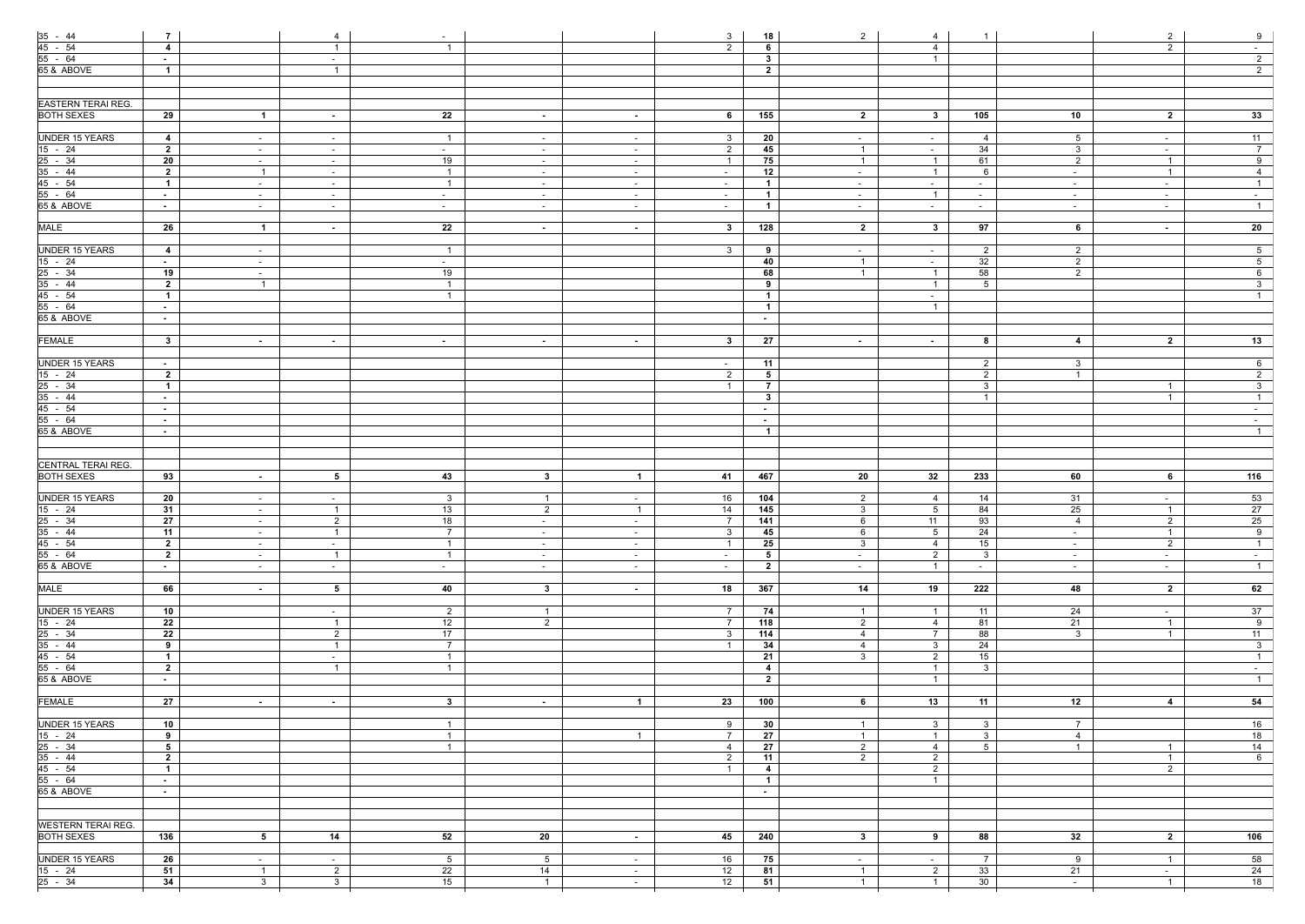|                                                                                                        | 15                            | $\overline{1}$ | 4              | $7\overline{ }$ | $\sim$         | $\sim$          | $\mathbf{3}$    | 19               | $\overline{1}$          | 3              | 13                                     | $\sim$                  | $\sim$                  | 2               |
|--------------------------------------------------------------------------------------------------------|-------------------------------|----------------|----------------|-----------------|----------------|-----------------|-----------------|------------------|-------------------------|----------------|----------------------------------------|-------------------------|-------------------------|-----------------|
|                                                                                                        | $\overline{7}$                | $\sim$         | $\overline{2}$ | $\mathbf{3}$    | $\sim$         | $\sim$          | $\overline{2}$  | $\overline{7}$   | $\sim$                  | $\overline{2}$ | $\overline{4}$                         | $\overline{1}$          | $\sim$                  | $\sim$          |
|                                                                                                        | $\overline{\mathbf{2}}$       | $\sim$         | $\overline{2}$ | $\sim$          | $\sim$         | $\sim$ $-$      | $\sim$          | 6                | $\sim$                  | $\overline{1}$ | $\overline{1}$                         | $\sim$ $-$              | $\sim$                  | $\overline{4}$  |
| $\frac{35 - 44}{45 - 54}$<br>55 - 64<br>65 & ABOVE                                                     | $\overline{1}$                | $\sim$         | $\overline{1}$ | $\sim$          | $\sim$         | $\sim$          | $\sim$          | $\overline{1}$   | $\sim$ $-$              | $\sim$ $-$     | $\sim$                                 | $\overline{1}$          | $\sim$                  | $\sim$ $-$      |
|                                                                                                        |                               |                |                |                 |                |                 |                 |                  |                         |                |                                        |                         |                         |                 |
| <b>MALE</b>                                                                                            | 98                            | 5 <sub>5</sub> | 5 <sub>5</sub> | 46              | 15             | $\sim$          | 27              | 158              | $\overline{\mathbf{2}}$ | 5 <sub>5</sub> | 74                                     | 27                      | $\overline{\mathbf{2}}$ | 48              |
|                                                                                                        |                               |                |                |                 |                |                 |                 |                  |                         |                |                                        |                         |                         |                 |
| <b>UNDER 15 YEARS</b>                                                                                  | 17                            | $\sim$         | $\sim$         | 3 <sup>3</sup>  | 3 <sup>5</sup> |                 | 11              | 38               | $\sim$                  | $\sim$         | $\overline{2}$                         | 6                       | $\overline{1}$          | 29              |
| $\frac{15 - 24}{15 - 24}$ $\frac{25 - 34}{35 - 44}$ $\frac{45 - 54}{55 - 64}$ $\frac{55 - 64}{65 - 8}$ | 38                            | $\overline{1}$ | $\overline{1}$ | 20              | 11             |                 | $5\overline{)}$ | 57               | $\sim$                  | $\overline{1}$ | 27                                     | 19                      | $\sim$                  | 10              |
|                                                                                                        | 27                            | $\mathbf{3}$   | $\overline{1}$ | $\overline{14}$ | $\overline{1}$ |                 | 8               | 35               | $\overline{1}$          | $\sim$         | 27                                     | $\sim$                  | $\overline{1}$          | $6\overline{6}$ |
|                                                                                                        | 10                            | $\overline{1}$ | $\sim$         | $7\overline{ }$ |                |                 | $\overline{2}$  | 17               | $\overline{1}$          | $\overline{2}$ | $\overline{13}$                        | $\sim$                  |                         | $\overline{1}$  |
|                                                                                                        | $\overline{4}$                |                | $\overline{1}$ | $\overline{2}$  |                |                 | $\overline{1}$  | 6                |                         | $\overline{1}$ | $\overline{4}$                         | $\overline{1}$          |                         | $\sim$ $-$      |
|                                                                                                        | $\overline{2}$                |                | $\overline{2}$ |                 |                |                 |                 | $\overline{4}$   |                         | $\overline{1}$ | $\overline{1}$                         | $\sim$                  |                         | $\overline{2}$  |
|                                                                                                        | $\sim 10$                     |                |                |                 |                |                 |                 | $\overline{1}$   |                         |                |                                        | $\overline{1}$          |                         |                 |
|                                                                                                        |                               |                |                |                 |                |                 |                 |                  |                         |                |                                        |                         |                         |                 |
| <b>FEMALE</b>                                                                                          | 38                            | $\sim$         | 9              | $6\overline{6}$ | 5 <sub>5</sub> | $\sim$          | 18              | 82               | $\mathbf{1}$            | $\overline{4}$ | 14                                     | 5 <sub>5</sub>          | $\sim$ $-$              | 58              |
|                                                                                                        |                               |                |                |                 |                |                 |                 |                  |                         |                |                                        |                         |                         |                 |
| <b>UNDER 15 YEARS</b>                                                                                  | 9                             |                | $\sim$         | $\overline{2}$  | $\overline{2}$ |                 | $5\overline{)}$ | 37               | $\sim$                  | $\sim$         | 5 <sup>5</sup>                         | $\overline{\mathbf{3}}$ |                         | 29              |
|                                                                                                        | 13                            |                | $\overline{1}$ | $\overline{2}$  | 3 <sup>1</sup> |                 | $\overline{7}$  | 24               | $\overline{1}$          | $\overline{1}$ | 6                                      | $\overline{2}$          |                         | 14              |
|                                                                                                        | 7 <sup>7</sup>                |                | $\overline{2}$ | $\overline{1}$  |                |                 | $\overline{4}$  | 16               |                         | $\overline{1}$ | $\mathbf{3}$                           |                         |                         | 12              |
|                                                                                                        | 5 <sub>5</sub>                |                | $\overline{4}$ | $\sim$          |                |                 |                 | $\overline{2}$   |                         | $\overline{1}$ |                                        |                         |                         | $\overline{1}$  |
|                                                                                                        | 3 <sup>1</sup>                |                | $\overline{1}$ | $\overline{1}$  |                |                 |                 | $\overline{1}$   |                         | $\overline{1}$ |                                        |                         |                         | $\sim$ $-$      |
| $\frac{15 - 24}{25 - 34}$<br>$\frac{35 - 44}{45 - 54}$<br>$\frac{45 - 54}{55 - 64}$                    | $\sim$                        |                | $\sim$         |                 |                |                 |                 | $\overline{2}$   |                         |                |                                        |                         |                         | $\overline{2}$  |
| 65 & ABOVE                                                                                             | $\overline{1}$                |                | $\overline{1}$ |                 |                |                 |                 | $\sim$           |                         |                |                                        |                         |                         | $\sim$ $-$      |
|                                                                                                        |                               |                |                |                 |                |                 |                 |                  |                         |                |                                        |                         |                         |                 |
|                                                                                                        |                               |                |                |                 |                |                 |                 |                  |                         |                |                                        |                         |                         |                 |
| <b>MID WEST. TERAI REG.</b>                                                                            |                               |                |                |                 |                |                 |                 |                  |                         |                |                                        |                         |                         |                 |
| <b>BOTH SEXES</b>                                                                                      | 20                            | $\overline{1}$ | $\sim$         | $5^{\circ}$     | $\overline{2}$ | $\sim$          | 12              | 99               | $\overline{2}$          | 15             | 26                                     | 14                      | $\overline{1}$          | 41              |
|                                                                                                        |                               |                |                |                 |                |                 |                 |                  |                         |                |                                        |                         |                         |                 |
| <b>UNDER 15 YEARS</b>                                                                                  | $\overline{4}$                | $\sim$         | $\sim$         | $\sim$          | $\sim$         | $\sim$ $-$      | 4               | 24               | $\sim$                  | $\sim$         | $\overline{1}$                         | 5 <sup>5</sup>          | $\sim$                  | 18              |
| $\frac{15 - 24}{15 - 24}$ $\frac{25 - 34}{35 - 44}$ $\frac{35 - 64}{55 - 64}$ $\frac{55 - 64}{65 - 8}$ | $\overline{7}$                | $\sim$         | $\sim$         | $\overline{2}$  | $\overline{2}$ | $\sim$ $-$      | $\mathbf{3}$    | 34               | $\overline{1}$          | $\overline{7}$ | 10                                     | $\overline{7}$          | $\overline{1}$          | 8               |
|                                                                                                        | $\overline{7}$                | $\overline{1}$ | $\sim$         | $\overline{2}$  | $\sim$         | $\sim$ $-$      | $\overline{4}$  | 22               | $\overline{1}$          | 5 <sup>5</sup> | 11                                     | $\overline{1}$          | $\sim$                  | $\overline{4}$  |
|                                                                                                        | $\overline{\mathbf{2}}$       | $\sim$         | $\sim$         | $\overline{1}$  | $\sim$         | $\sim$ $-$      | $\overline{1}$  | $\overline{7}$   | $\sim$                  | $\overline{2}$ | $\overline{2}$                         | $\overline{1}$          | $\sim$                  | $\overline{2}$  |
|                                                                                                        | $\sim 100$                    | $\sim$         | $\sim$         | $-$             | $\sim$         | $\sim$          | $\sim$          | $\overline{7}$   | $\sim$                  | $\overline{1}$ | $\overline{1}$                         | $\sim$                  | $\sim$                  | $5\overline{)}$ |
|                                                                                                        | $\sim$                        | $\sim$         | $\sim$ $-$     | $\sim$          | $\sim$         | $\sim$          | $\sim$ $-$      | $\overline{1}$   | $\sim$                  | $\sim$ $-$     | $\sim$ $-$                             | $\sim$                  | $\sim$                  | $\mathbf{1}$    |
|                                                                                                        | $\sim 10$                     | $\sim$         | $\sim$         | $\sim$          | $\sim$         | $\sim$ $-$      | $\sim$          | $\overline{4}$   | $\sim$                  | $\sim 10$      | $\overline{1}$                         | $\sim$                  | $\sim$ $-$              | $\overline{3}$  |
|                                                                                                        |                               |                |                |                 |                |                 |                 |                  |                         |                |                                        |                         |                         |                 |
|                                                                                                        | 17                            | $\overline{1}$ | $\sim$         | 5 <sub>5</sub>  | $\overline{2}$ | $\sim 10$       | 9               | 69               | $\overline{1}$          | $\overline{7}$ | 25                                     | 10                      | $\sim$ $-$              | 26              |
|                                                                                                        |                               |                |                |                 |                |                 |                 |                  |                         |                |                                        |                         |                         |                 |
| MALE                                                                                                   |                               |                |                |                 |                |                 |                 |                  |                         |                |                                        |                         |                         |                 |
|                                                                                                        |                               |                |                |                 |                |                 |                 |                  |                         |                |                                        |                         |                         |                 |
| <b>UNDER 15 YEARS</b>                                                                                  | $\overline{\mathbf{2}}$       | $\sim$         |                | $\sim$          |                |                 | $\overline{2}$  | 14               | $\sim$ $-$              | $\sim$ $-$     | $\overline{1}$                         | $2^{\circ}$             |                         | 11              |
|                                                                                                        | $6\overline{6}$               | $\sim$         |                | $\overline{2}$  | $\overline{2}$ |                 | $\overline{2}$  | $\overline{22}$  | $\sim$                  | $\overline{2}$ | 9                                      | $6\overline{6}$         |                         | 5 <sup>5</sup>  |
|                                                                                                        | $\overline{7}$                | $\overline{1}$ |                | $\overline{2}$  |                |                 | 4               | 18               | $\overline{1}$          | $\overline{4}$ | 11                                     | $\overline{1}$          |                         | $\overline{1}$  |
|                                                                                                        | $\overline{2}$                |                |                | $\overline{1}$  |                |                 | $\mathbf{1}$    | 5 <sub>5</sub>   |                         | $\overline{1}$ | $\overline{2}$                         | $\overline{1}$          |                         | $\overline{1}$  |
|                                                                                                        | $\sim$ $-$                    |                |                |                 |                |                 |                 | 6                |                         |                |                                        |                         |                         | 5 <sub>1</sub>  |
| $\frac{15 - 24}{25 - 34}$<br>$\frac{35 - 44}{45 - 54}$<br>$\frac{45 - 54}{55 - 64}$                    | $\sim$                        |                |                |                 |                |                 |                 | $\overline{1}$   |                         |                | $\sim$                                 |                         |                         | $\overline{1}$  |
| 65 & ABOVE                                                                                             | $\sim$                        |                |                |                 |                |                 |                 | $3^{\circ}$      |                         |                | $\overline{1}$                         |                         |                         | $\overline{2}$  |
|                                                                                                        |                               |                |                |                 |                |                 |                 |                  |                         |                |                                        |                         |                         |                 |
| <b>FEMALE</b>                                                                                          | $\mathbf{3}$                  | $\sim$         | $\sim$         | $\sim$ $-$      | $\sim$ $-$     | $\sim$          | $3^{\circ}$     | 30               | $\overline{1}$          | 8              | $\overline{1}$                         | $\overline{4}$          | $\overline{1}$          | 15              |
|                                                                                                        |                               |                |                |                 |                |                 |                 |                  |                         |                |                                        |                         |                         |                 |
| <b>UNDER 15 YEARS</b>                                                                                  | $\overline{2}$                |                |                |                 |                |                 | $\overline{2}$  | 10               | $\sim$                  | $\sim$ $-$     |                                        | 3 <sup>1</sup>          |                         | 7 <sup>7</sup>  |
|                                                                                                        | $\mathbf{1}$                  |                |                |                 |                |                 | $\overline{1}$  | 12               | $\overline{1}$          | 5 <sup>5</sup> | $\overline{1}$                         | $\overline{1}$          | $\overline{1}$          | 3 <sup>1</sup>  |
|                                                                                                        | $\sim 10$                     |                |                |                 |                |                 |                 | $\overline{4}$   |                         | $\overline{1}$ |                                        |                         |                         | 3 <sup>7</sup>  |
| $\frac{15 - 24}{25 - 34}$<br>35 - 44                                                                   | $\sim$                        |                |                |                 |                |                 |                 | $\overline{2}$   |                         | $\overline{1}$ |                                        |                         |                         | $\overline{1}$  |
| $45 - 54$                                                                                              | $\sim$                        |                |                |                 |                |                 |                 | $\overline{1}$   |                         | $\overline{1}$ |                                        |                         |                         | $\sim$ $-$      |
| 55 - 64                                                                                                | $\sim$ 10 $\pm$               |                |                |                 |                |                 |                 | $\sim$           |                         |                |                                        |                         |                         | $\sim$          |
| 65 & ABOVE                                                                                             | $\sim$                        |                |                |                 |                |                 |                 | $\overline{1}$   |                         |                |                                        |                         |                         | $\overline{1}$  |
|                                                                                                        |                               |                |                |                 |                |                 |                 |                  |                         |                |                                        |                         |                         |                 |
|                                                                                                        |                               |                |                |                 |                |                 |                 |                  |                         |                |                                        |                         |                         |                 |
| FAR WEST. TERAI REG.                                                                                   |                               |                |                |                 |                |                 |                 |                  |                         |                |                                        |                         |                         |                 |
| <b>BOTH SEXES</b>                                                                                      | $\overline{2}$                | $\sim$         | $\sim$         | $\overline{1}$  | $\mathbf{1}$   | $\sim$          | $\sim$ $-$      | 21               | $\overline{1}$          | $\overline{2}$ | 10                                     | $\overline{1}$          | $\sim$                  | 7 <sup>1</sup>  |
|                                                                                                        |                               |                |                |                 |                |                 |                 |                  |                         |                |                                        |                         |                         |                 |
| <b>UNDER 15 YEARS</b>                                                                                  | $\overline{1}$                | $\sim$         | $\sim$         | $\sim$          | $\overline{1}$ | $\sim$ $-$      | $\sim$ $-$      | 5                | $\sim$                  | $\overline{1}$ | $\overline{1}$                         | $\overline{1}$          | $\sim$                  | 2               |
|                                                                                                        | $\overline{1}$                | $\sim$         | $\sim$         | $\overline{1}$  | $\sim$         | $\sim$ $-$      | $\sim$          | 6                | $\overline{1}$          | $\sim$ $-$     | $\overline{4}$                         | $\sim$                  | $\sim$                  | $\overline{1}$  |
|                                                                                                        | $\sim$ 10 $\pm$               | $\sim$         | $\sim$         | $\sim$          | $\sim$         | $\sim$ $-$      | $\sim$          | 6                | $\sim$                  | $\overline{1}$ | $\overline{4}$                         | $\sim$                  | $\sim$                  | $\overline{1}$  |
|                                                                                                        | $\sim 100$                    | $\sim$         | $\sim$         | $\sim$          | $\sim$         | $\sim$ 10 $\pm$ | $\sim$          | $\sim$           | $\sim$ $-$              | $\sim$ $-$     | $\sim$                                 | $\sim$                  | $\sim$                  | $\sim$ $ \sim$  |
|                                                                                                        | $\sim$                        | $\sim$         | $\sim$ $-$     | $\sim$          | $\sim$         | $\sim$ 10 $\pm$ | $\sim$          | $\sim$ $-$       | $\sim$                  | $\sim$ $-$     | $\sim$                                 | $\sim$                  | $\sim$                  | $\sim$ $-$      |
| $\frac{15 - 24}{25 - 34}$<br>$\frac{25 - 34}{45 - 54}$<br>$\frac{45 - 54}{55 - 64}$                    | $\sim$                        | $\sim$         | $\sim$         | $\sim$          | $\sim$         | $\sim$ $-$      | $\sim$          | $\overline{1}$   | $\sim$                  | $\sim$         | $\sim$                                 | $\sim$                  | $\sim$                  | $\overline{1}$  |
| 65 & ABOVE                                                                                             | $\sim$ 10 $\pm$               | $\sim$         | $\sim$         | $\sim$          | $\sim$ $-$     | $\sim$ $-$      | $\sim$ $-$      | $3^{\circ}$      | $\sim$                  | $\sim$ $-$     | $\overline{1}$                         | $\sim$ $-$              | $\sim$                  | $\overline{2}$  |
|                                                                                                        |                               |                |                |                 |                |                 |                 |                  |                         |                |                                        |                         |                         |                 |
| <b>MALE</b>                                                                                            | $\overline{2}$                | $\sim$         | $\sim$         | $\overline{1}$  | $\overline{1}$ | $\sim$          | $\sim$ $-$      | 19               | $\overline{1}$          | $\overline{2}$ | 10                                     | $\overline{1}$          | $\sim$                  | 5 <sub>5</sub>  |
|                                                                                                        |                               |                |                |                 |                |                 |                 |                  |                         |                |                                        |                         |                         |                 |
| <b>UNDER 15 YEARS</b>                                                                                  | $\overline{1}$                |                |                | $\sim$          | $\overline{1}$ |                 |                 | 4                | $\sim$ $-$              | $\overline{1}$ | $\overline{1}$                         | $\overline{1}$          |                         | $\overline{1}$  |
|                                                                                                        | $\overline{1}$                |                |                | $\overline{1}$  |                |                 |                 | $6\phantom{.0}$  | $\overline{1}$          | $\sim$ $-$     | $\overline{4}$                         |                         |                         | $\overline{1}$  |
|                                                                                                        | $\sim$                        |                |                |                 |                |                 |                 | 5                |                         | $\overline{1}$ | $\overline{4}$                         |                         |                         |                 |
| $\frac{15 - 24}{25 - 34}$<br>$\frac{35 - 44}{35 - 44}$<br>$45 - 54$                                    | $\sim$ $-$<br>$\sim$ 10 $\pm$ |                |                |                 |                |                 |                 | $\sim$<br>$\sim$ |                         |                | $\sim$ $-$<br>$\overline{\phantom{0}}$ |                         |                         |                 |